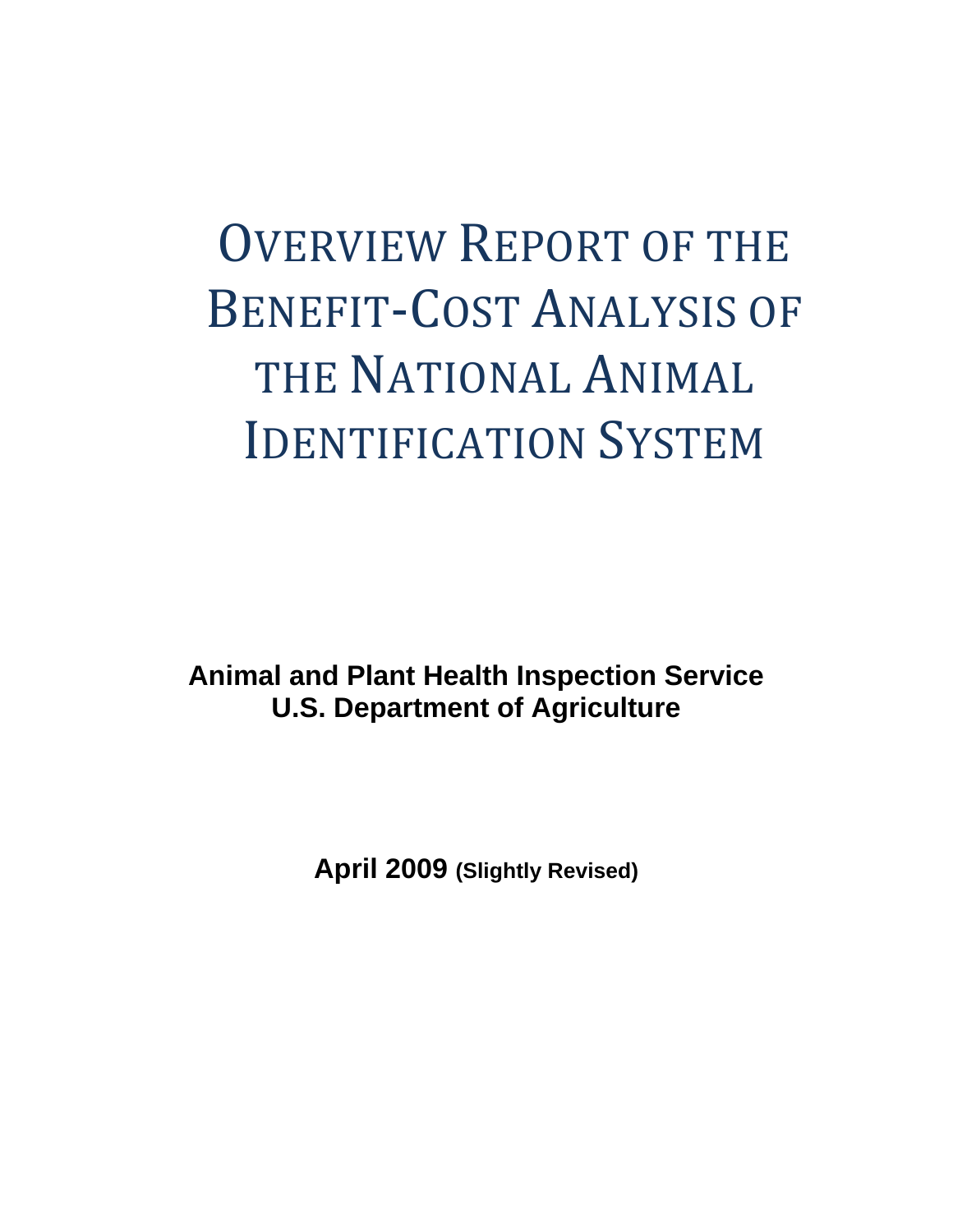## **Table of Contents**

| <b>Introduction</b>                                          | $\boldsymbol{4}$ |
|--------------------------------------------------------------|------------------|
| <b>Background</b>                                            | 4                |
| <b>Brief Synopsis of Findings</b>                            | $\boldsymbol{4}$ |
| <b>Focus and Principles Used in the Analysis</b>             | 5                |
| <b>Potential Benefits of Adopting NAIS</b>                   | 7                |
| 1. Benefits to the Administration of Animal Health Programs. | 7                |
| 2. Benefits to Trade and Markets.                            | 8                |
| 3. Societal Benefits Outside of Agriculture.                 | 12               |
| <b>Cost Summary by Major Food Animal Species</b>             | 14               |
| Cattle                                                       | 16               |
| Swine                                                        | 21               |
| Sheep                                                        | 23               |
| Poultry                                                      | 25               |
| <b>Summary of the Equine Industry</b>                        | 27               |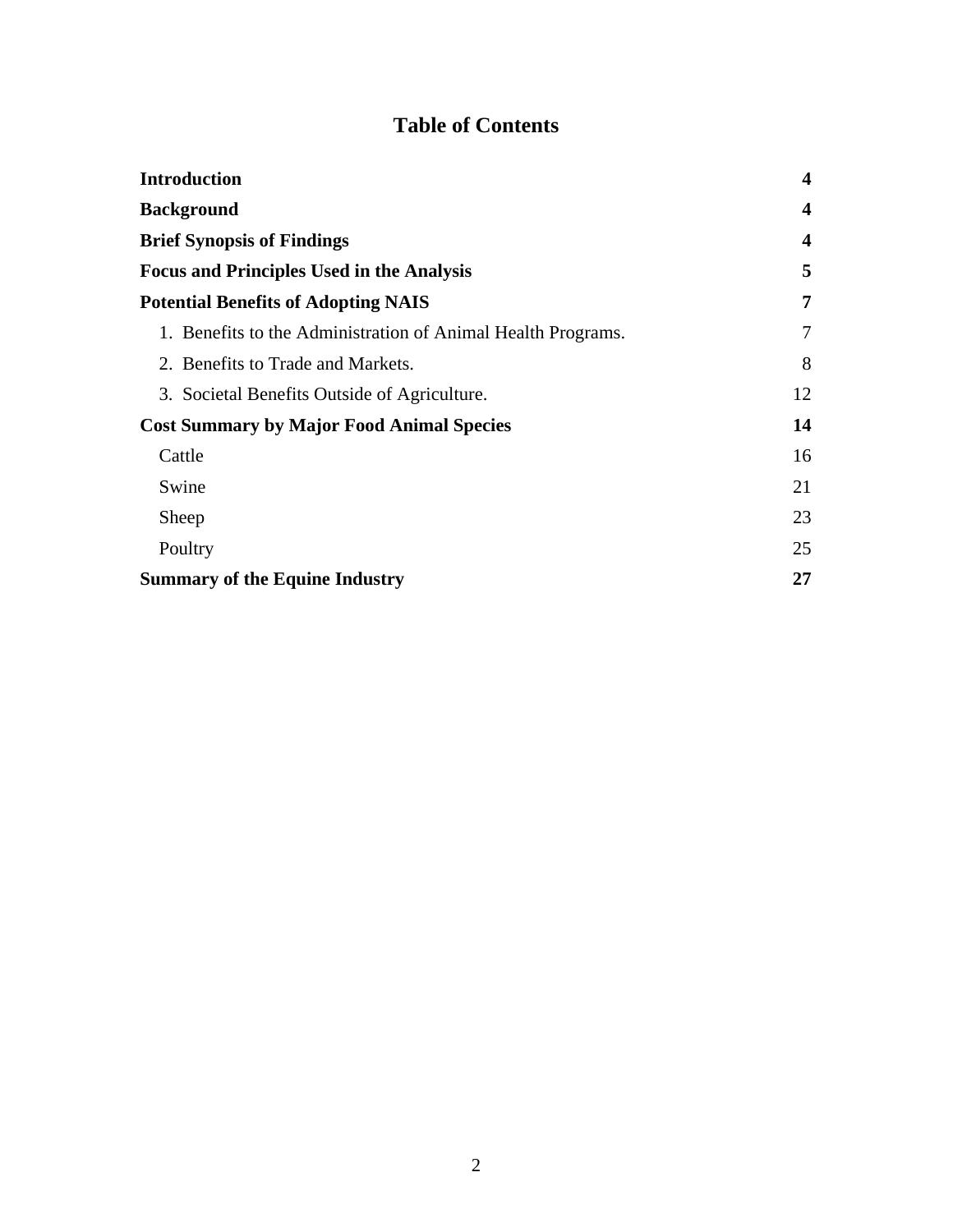## **Tables**

| Table 1. Costs Summary of NAIS Implementation by Species at 90 Percent and 100<br>Percent Levels of Participation | 15 |
|-------------------------------------------------------------------------------------------------------------------|----|
| Table 2. Summary of RFID Costs for Beef Cow/Calf Operations by Size of Operation 18                               |    |
| Table 3. Summary of RFID Costs for Dairy Operations by Size of Operation                                          | 18 |
| Table 4. Breakdown of Cattle Industry Costs for Full Traceability                                                 | 19 |
| Table 5. Summary of Cattle Industry Cost for Full Traceability                                                    | 19 |
| Table 6. Summary of ID Costs for Swine Operations by Type and Size                                                | 21 |
| Table 7. Summary of Swine Industry Cost at 100 Percent Participation                                              | 22 |
| Table 8. Summary of Producer ID Costs for Sheep Operations by Size                                                | 23 |
| Table 9. Summary of Annualized Cost to Sheep Industry at 100 Percent Participation 24                             |    |
| Table 10. Summary of ID Costs for Poultry Operations by Type and Size                                             | 25 |
| Table 11. Summary of Poultry Industry Cost at 100 Percent Participation                                           | 26 |
| Table 12. Estimated Annual Costs to Identify Horses Individually with<br>Microchips                               | 30 |
| Table 13. Total Annual Cost of NAIS Adoption to the Equine Industry                                               | 30 |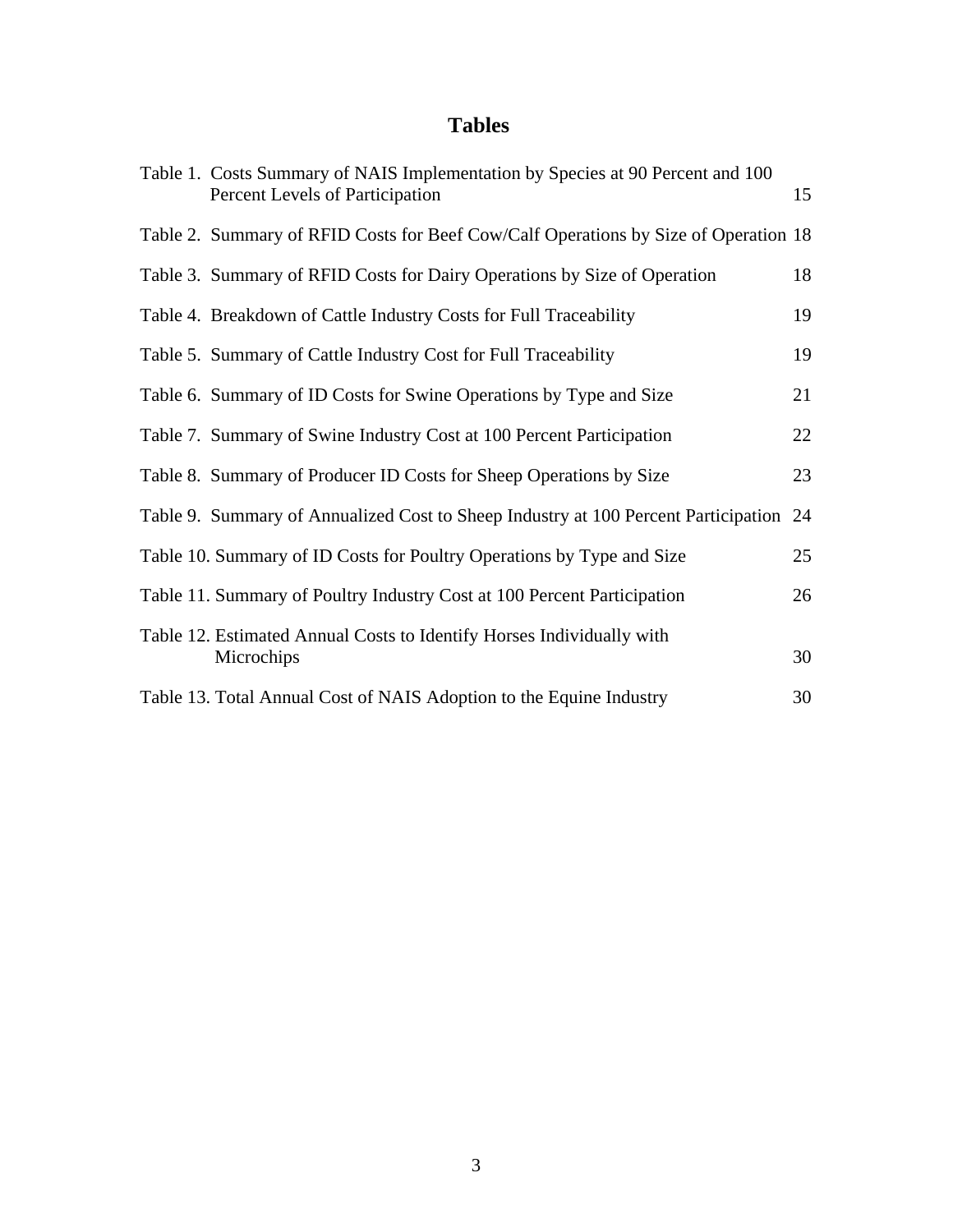## **Introduction**

On April 29, 2009, the U.S. Department of Agriculture's (USDA) Animal and Plant Health Inspection Service (APHIS) publicly released the "Benefit-Cost Analysis of the National Animal Identification System," a 442-page study that provides a comprehensive assessment of the economic benefits and costs of adopting USDA's National Animal Identification System (NAIS). APHIS also published this overview report of the document to provide stakeholders with a summary of the analysis' key points. This report describes the background and limitations of the study and summarizes the analysis' benefit and cost estimates. The benefit-cost analysis is available in its entirety on the NAIS Web site at http://animalid.aphis.usda.gov/nais/naislibrary/ documents/plans\_reports/Benefit\_Cost\_Analysis\_NAIS.pdf. For ease of review, specific sections of the report may also be downloaded, including the chapters covering speciesspecific information.

## **Background**

In March 2007, APHIS announced a funding opportunity to conduct a benefit-cost analysis of NAIS. The announcement defined the scope and focus of the research that was needed. The purpose of the project was to analyze the economic benefits and costs of adopting NAIS in the United States, including premises registration; animal identification systems; and animal movement reporting for major species of cattle, hogs, sheep, poultry, and horses and, to a limited extent, minor species of bison, goats, cervids, and camelids.

In July 2007, APHIS entered into a cooperative agreement with Kansas State University (KSU) to conduct the research. A multi-institutional team of researchers from KSU, Colorado State University, Michigan State University, and Montana State University worked for more than a year to complete the study. The report of their findings comprises more than 400 pages of detailed analysis that offers the researchers' best estimates of what they anticipate would result from the adoption of NAIS across multiple species and at varying participation rates. The team also studied the overall distribution of the benefits and costs of NAIS for industry sectors, consumers, and State and Federal agencies.

## **Brief Synopsis of Findings**

The "Benefit-Cost Analysis of the National Animal Identification System" provides a thorough explanation of the methodologies used for the analysis and projections that resulted in the probable cost and potential benefit estimates of NAIS. This document provides a condensed, high-level summary of the detailed report and focuses more on the results than the technical methodologies used by the research team. Several of the noteworthy findings include: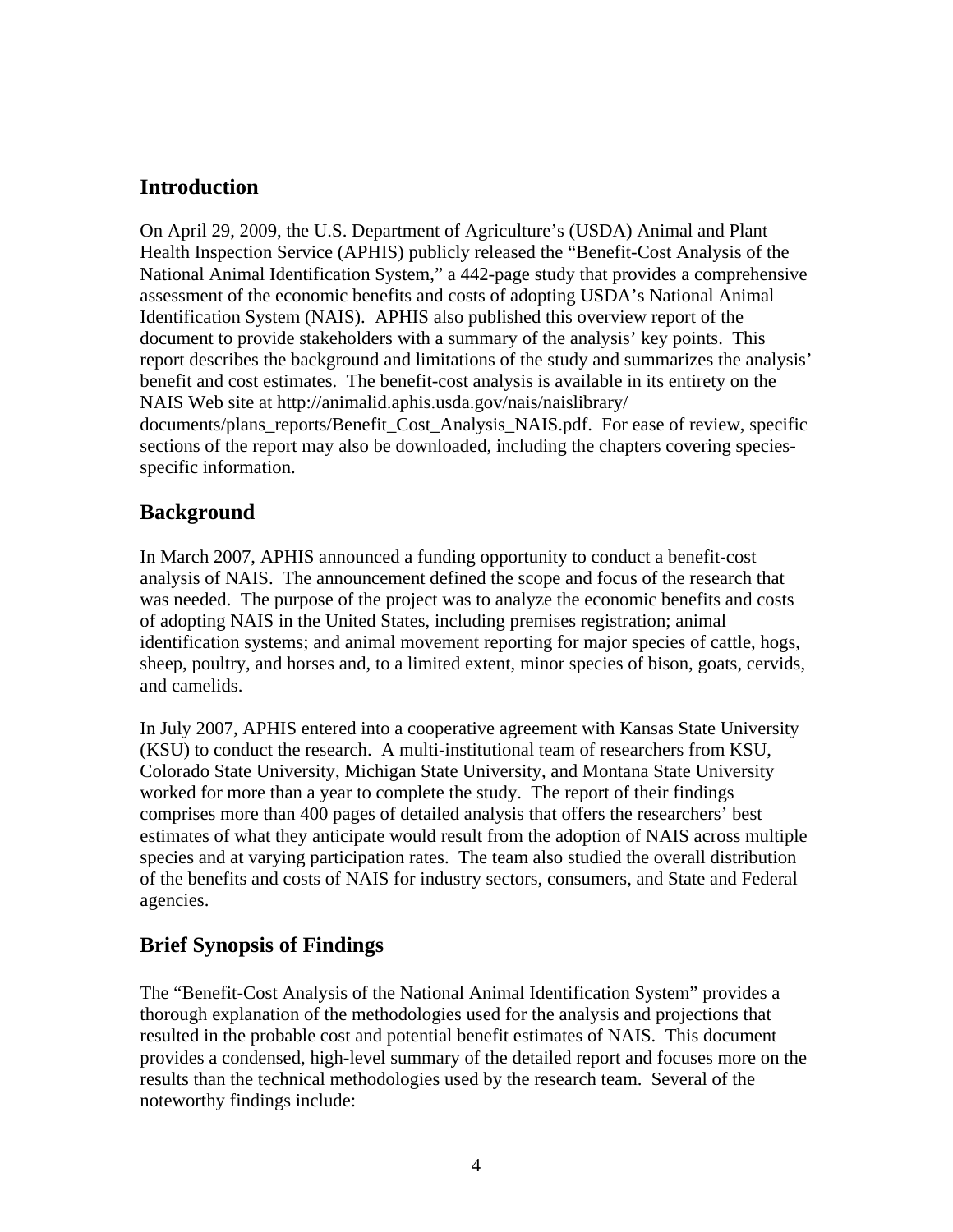- As a result of NAIS, the Federal and State governments'savings in connection with the administration of animal disease control and eradication programs are significant, but they are only part of the overall benefits.
- Economic benefits in both the domestic and international marketplace resulting from enhanced traceability may be greater than the cost savings realized during animal disease control and eradication efforts.
- For industry, the effect of not implementing some aspects of NAIS (maintaining the status quo) may result in significant losses—as great as \$1.32 billion on average per year over a 10-year period due mostly to reduced export market access.
- Implementation of NAIS becomes more cost effective as participation levels increase and actually may not be economically viable at lower participation levels.
- The cattle industry cost represents 91.5 percent of the total cost of NAIS for the primary food animal species (cattle, sheep, swine, and poultry).
- Identification tags and tagging cattle represent 75 percent of the cattle sector's annual adoption cost.
- Tags and tagging costs vary among cattle producers with 50 head from \$3.30 to \$5.22 per cow, depending on current identification practices.
- The total cost for implementing NAIS in the cattle sector as described in the study is \$175.9 million annually (at a 90 percent participation level). Although significant, the cost is less than one-half of a percent of the retail value of U.S. beef products<sup>1</sup>.
- The swine and poultry industries each have a lower cost because animal tracing requirements for these species require less infrastructure and often no individual identification devices.
- Traceability is becoming a global standard that will likely affect the ability of the United States to compete globally.

## **Focus and Principles Used in the Analysis**

 $\overline{a}$ 

Objectives of the study included estimating the benefits and costs of adopting NAIS by the livestock and poultry industries as well as determining how net benefits are likely to be allocated among industry sectors, consumers, and government. The benefit-cost analysis focuses on the impacts of NAIS adoption in the cattle (beef and dairy), swine, sheep, poultry, and horse industries. The bison, camelid, cervid, and goat sectors are designated a lower priority in USDA's 2008 publication "A Business Plan to Advance Animal Disease Traceability." Therefore, the researchers did not focus on these industries, but did provide basic information about each sector. For the discussion on these minor species, see pages 337 to 344 of the full report.

<sup>&</sup>lt;sup>1</sup> Source for retail value: USDA's National Agricultural Statistics Service, Agricultural Statistics Board: *Livestock Slaughter 2007 Summary*, March 2008.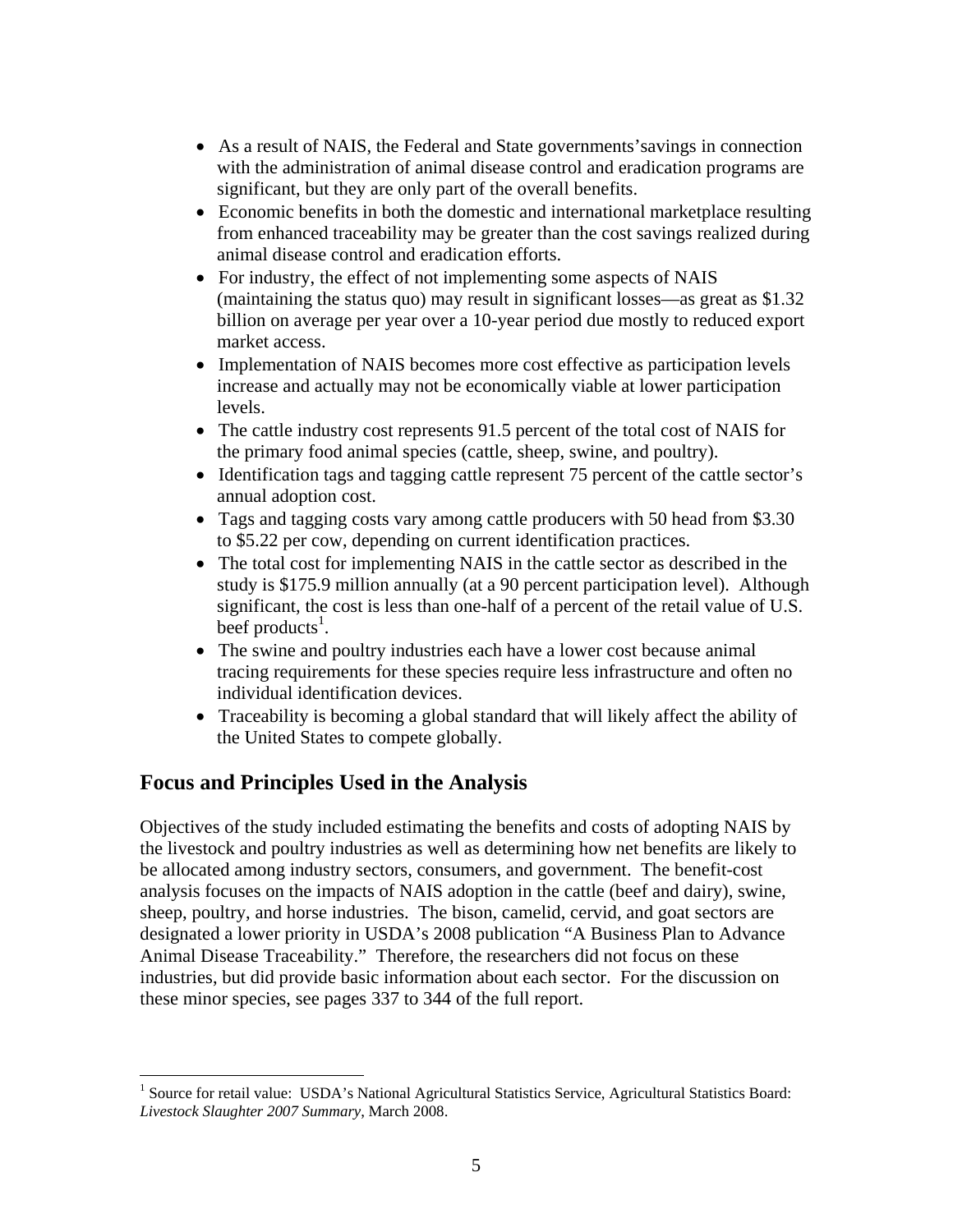Costs were estimated at the producer level for all four food animal species. Total costs to the respective industries were estimated under three scenarios: 1) premises registration only; 2) a bookend animal identification system in which animals are identified at their birth premises, and their termination is recorded and reported at slaughter without intermittent movement recording; and 3) animal identification with tracing of animal movements. Industry costs of each of these scenarios were estimated at NAIS adoption levels ranging from 10 to 100 percent in 10 percent increments. Cost at the packer level was estimated for the beef, dairy, swine, and sheep industries. Because a high percentage of cattle are sold through auction markets, costs were also estimated for auction markets for beef and dairy cattle.

The analysis provides a detailed estimate of the actual costs of NAIS adoption. Items such as costs for tags, labor, and equipment could easily be estimated. Data also were available to calculate factors such as shrink (weight lost when working cattle for tagging), tag loss rate, and the number of tags placed per year. Additionally, population estimates are well-defined for the food animal species, allowing the researchers to project the cost for these industry sectors. Costs projections made in the analysis are, therefore, considered probable costs. While the cost of tags—and possibly tagging—will decline over time, cost estimates were considered static. When ranges in cost were provided, the high-end figures were used. As a result, the researchers note that the cost estimates are most likely on the high end.

On the benefit side, however, it is more difficult to make similar probable projections. For example, the number of highly contagious animal disease outbreaks that will affect the United States, or even their probability, is unknown. The types of diseases, how they are contracted and spread, the location of the outbreak, and domestic and global market conditions at the time of the outbreak are dynamic and thus impossible to predict. Extrapolating all potential variables is not practical; therefore, the study presents comprehensive "what-if" scenarios to reflect potential benefits of adopting NAIS.

The researchers note that market disruption must be considered when evaluating potential benefits. The cost savings to animal disease control and eradication programs from increased traceability through NAIS are only part of the benefits picture. Quickly reestablishing markets is a major benefit—possibly the most significant benefit that NAIS offers.

The benefit-cost analysis was completed using the best data available and the most accurate modeling that exists. However, there were limitations to the study, including cases where available data were insufficient for precise estimates. In addition, many of the benefits of NAIS adoption listed in the study have not been fully explored or quantified. This is an area where additional work would allow for actual numbers and estimates to be attached to the benefits.

The study is careful to provide as accurate an estimate of producer costs as possible by breaking down the numbers by size and operation type. Some species numbers were broken down even further. The costs provided within these subgroups are averages. For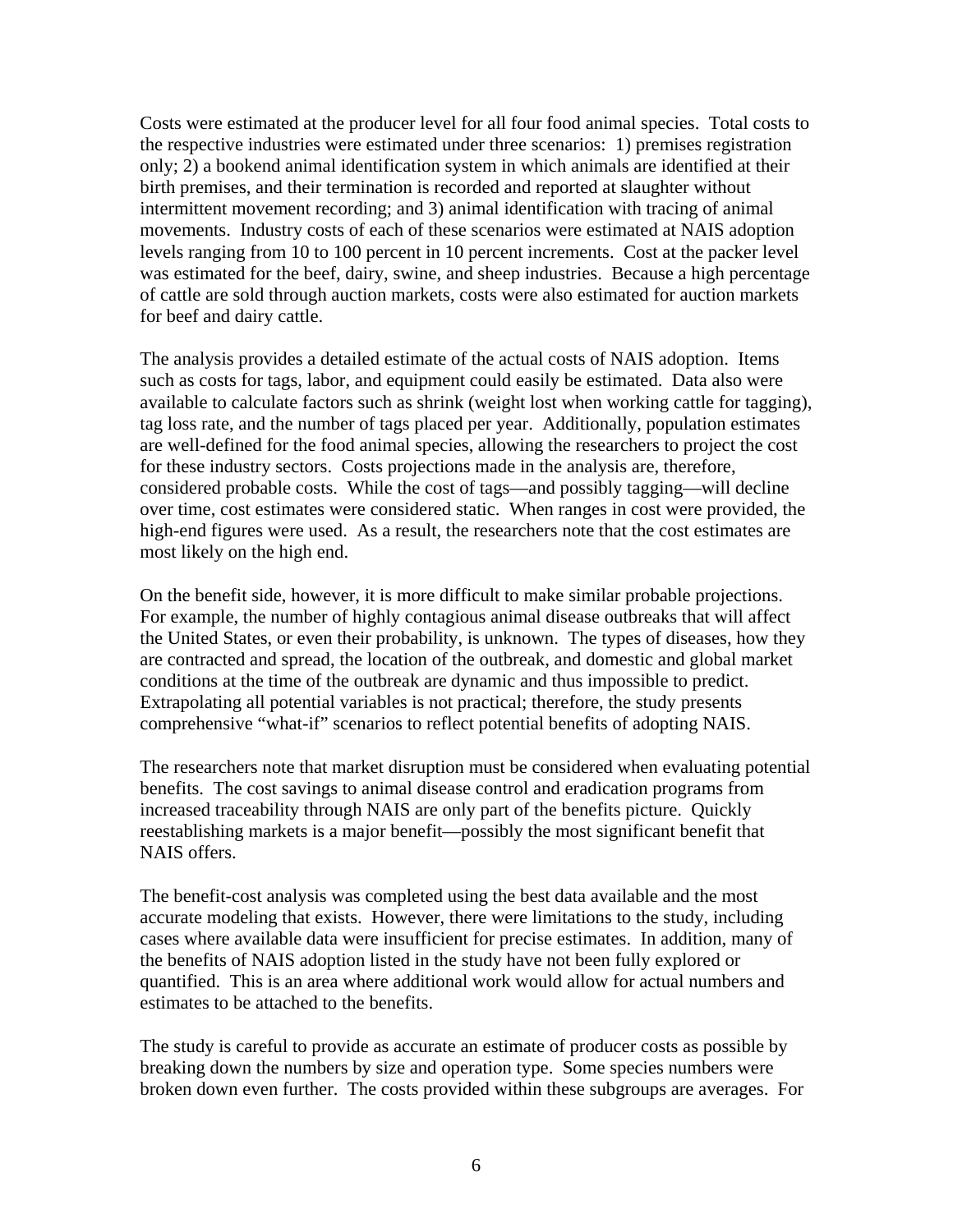an idea of the potential range of NAIS-related costs, producers should review the cost estimates in the report that correspond with their type and size of operation. However, because these costs are averages, there are many operation-specific variables that can result in costs that are higher or lower than those listed in the report.

## **Potential Benefits of Adopting NAIS**

The study identifies a significant number of potential benefits of NAIS. Premises registration, animal identification, and animal movement tracking offer numerous potential benefits to industry stakeholders, government animal health professionals, and consumers. The types of benefits that accrue range from enhanced animal health surveillance to increased consumer demand resulting from higher levels of confidence in food products with food and animal traceability. This section of the overview groups the potential benefits identified in the study into three areas: administration of animal health programs, trade and markets, and societal benefits outside of agriculture.

#### **1. Benefits to the Administration of Animal Health Programs.**

#### *Enhancement to Animal Health Surveillance and Disease Eradication.*

One of the most important direct benefits of premises registration, animal identification, and animal movement tracing is their impact on animal health. Conducting appropriate and statistically sound animal health surveillance requires knowing where animals are located as well as their population densities and movements. In addition, animal health officials must know the location of animals before they can develop animal sampling procedures that can determine statistically valid measures of the extent of diseases in populations.

Animal disease management and eradication programs receive an immediate benefit from integration with NAIS, which provides standardization of premises identification systems; uniformity in a nationally recognized animal, lot, or flock identification numbering system; and standardized methods and devices for livestock identification use. In the event of an animal disease outbreak, these elements would help animal health officials to rapidly identify premises, trace animals, and respond with appropriate actions at the national level. This degree of preparedness before an outbreak is essential in reducing the economic impact.

#### *Reduction of Economic Impact of Disease Outbreaks.*

 $\overline{a}$ 

The type of animal identification and traceability system in place in an industry can significantly impact the duration, spread, and economic consequences of a foreign animal disease. A study conducted in 2001<sup>2</sup> analyzed the economic impacts of improved animal identification systems for cattle and swine using a hypothetical foot-and-mouth disease

 $2^2$  Disney W.T., J.W. Green, K.W. Forsythe, J.F. Wiemers, and S. Weber. (2001). "Benefit-Cost Analysis of Animal Identification for Disease Prevention and Control." *Scientific and Technical Review* 20(2):385-405.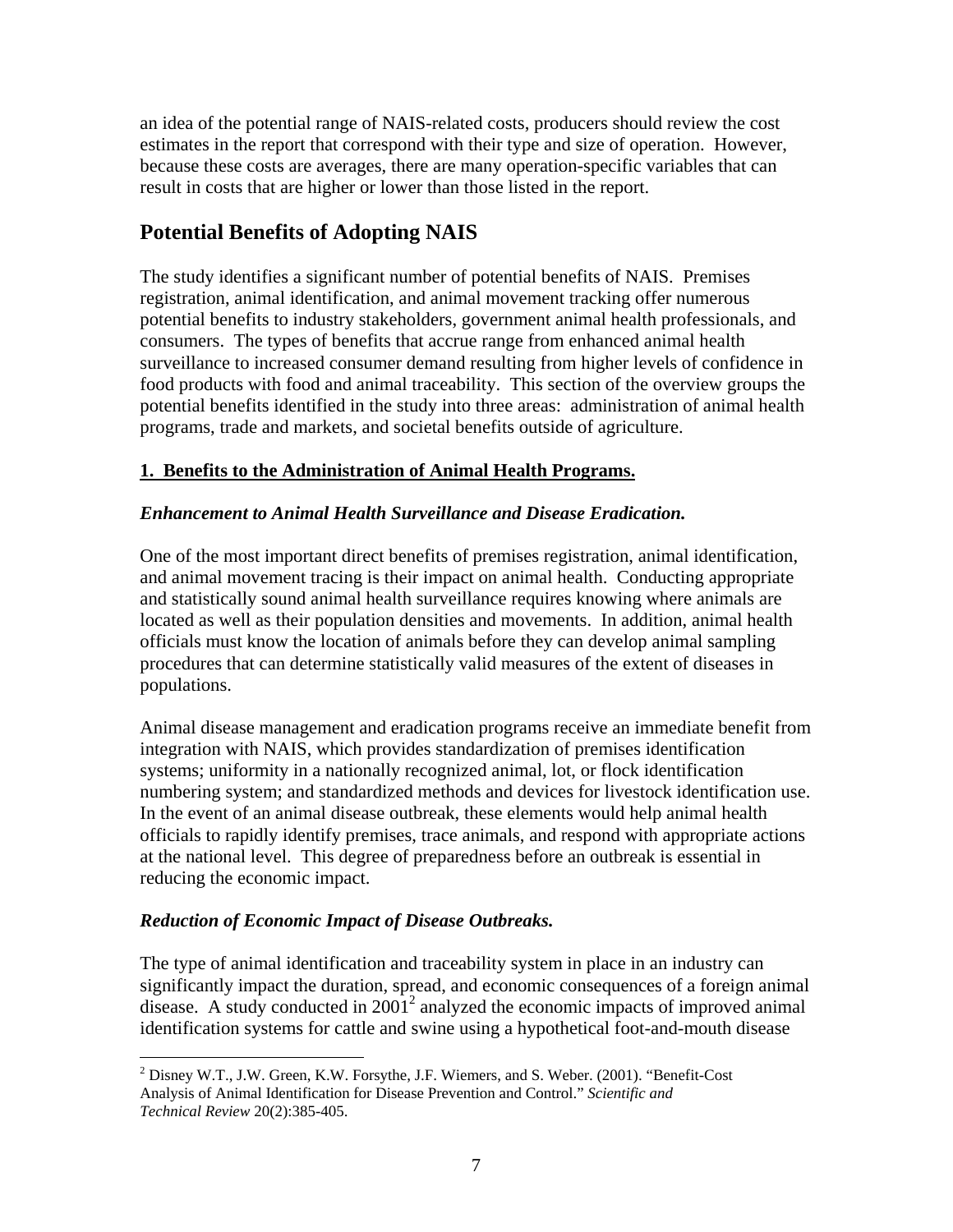(FMD) outbreak in the United States. Improved animal identification systems in cattle could provide economic benefits with average benefit-cost ratios for cattle ranging from 1.24 to 3.15, depending upon the time-planning horizon and the traceability situation. A 2006<sup>3</sup> study investigates the economic consequences of an FMD outbreak in the United States with increased levels of animal traceability and surveillance. It concludes that total consumer and producer combined losses from an FMD outbreak would decline from \$266.3 billion to \$50.3 billion with a depopulation rate that rose from 30 percent to 60 percent of latent infectious herds, which the authors attributed to increased animal traceability.

#### *Reduction of Cattle Producers' Animal Disease Testing Costs.*

Animal disease testing is part of ongoing animal disease surveillance and eradication programs. Having individual animal identification can significantly reduce the costs to both the producer and the State veterinarians of testing a herd for a particular animal disease. In Michigan, for example, between January 1, 2000, and June 1, 2006, more than 18,000 cattle herds and approximately 1.19 million animals were tested for bovine tuberculosis (TB). The tested herd size averaged 66 head of cattle. Michigan, currently the only State with a mandatory individual animal identification program for cattle, provides a specific example of the producer cost savings that may be realized by having individual animal identification and associated electronic technologies available to increase testing efficiency.

Discussions between the researchers and experienced veterinarians in Michigan suggest that the use of mobile information management (MIM) software that leverages electronic identification (eID) in animal disease testing leads to quicker bovine TB testing of cattle herds. One veterinarian suggests that the creation of herd testing charts for 25-, 50-, and 100-head herds may be conducted 0, 1, and 2.5 hours quicker, respectively, by using MIM software on animals with radio frequency identification (RFID) devices. These reduced testing times for herds of more than 25 head correspond to reduced periods of on-farm production interruption and, as a result, reduced lost production value for participating farmers.

#### **2. Benefits to Trade and Markets.**

#### *Beef Export Markets Scenarios.*

The researchers created two sets of scenarios that are based on an analysis of how the adoption—or lack of adoption—of NAIS by producers would affect market supply and demand in terms of price and quantity. They created a detailed economic model to study supply and demand influences and used it to evaluate the scenarios. These scenarios focus on the beef sector, which would incur the largest cost of adopting NAIS practices relative to the pork, lamb, and poultry sectors because cattle are the only species requiring individual identification. Costs are lower for the swine and sheep sectors,

<sup>1</sup> <sup>3</sup> Zhao, Z., T.I. Wahl, and T.L. Marsh. (2006). "Invasive Species Management: Foot-and-Mouth Disease in the U.S. Beef Industry." *Agricultural and Resource Economics Review* 35(1, April):98-115.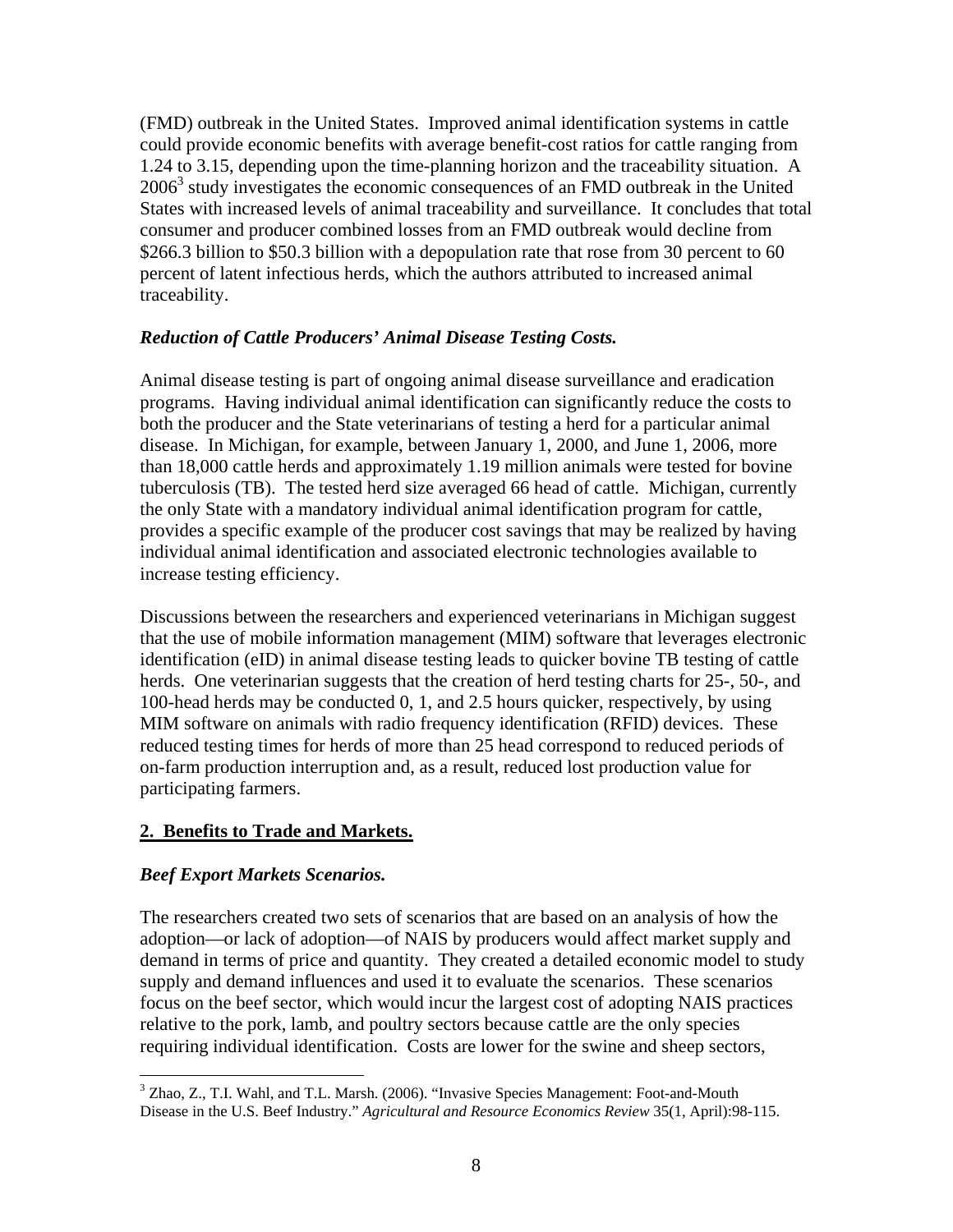which mostly use group/lot identification (with the exception of culled breeding animals), and for the poultry sector, which uses group/lot identification exclusively.

The first set of scenarios compares maintaining the status quo of animal identification in the United States to the adoption of full animal tracing. The researchers note that the international marketplace increasingly expects animal identification and tracing systems to be the norm for exporting countries and that the United States currently lags behind its major competitors and its major markets in providing traceability. The study concludes that countries failing to conform to this expectation will lose export market access. The researchers expect that this loss would likely occur over time even in the absence of a major market or animal disease event. They estimate that a loss of 25 percent of market share would result in producer revenue dropping by \$18.25 per head sold. Such a loss would be similar to the loss of the South Korean market prior to the 2003 bovine spongiform encephalopathy (BSE) discovery, which was worth approximately \$754  $m$ illion<sup>4</sup>.

The second set of scenarios examines the consequences of the beef industry adopting full animal tracing, thereby avoiding lost export market access. The model determined that if the adoption rate were 70 percent and this rate resulted in saving 25 percent of the export market, the net benefit of full tracing adoption to beef producers would be \$9.26 per head.

The researchers also note that it is possible that demand for U.S. beef exports could increase as a result of adopting some type of animal identification system. They found that a 23 percent increase in beef export demand would completely pay for 70 percent adoption of full animal identification and tracing in the U.S. beef herd over a 10-year period. The study concludes that no other benefits beyond these would be necessary to make the investment in NAIS economically viable.

In addition, current research indicates that domestic beef demand is likely to be greater for products having animal identification and traceability. The study found that small increases in domestic beef demand, with all other factors constant, would completely pay for full animal identification and tracing in the beef industry. A 0.67 percent increase in domestic beef demand would be enough to fully pay for 70 percent adoption of cattle identification and tracing even if no other benefits, such as increased export demand, occurred over a 10-year period. This is a relatively modest increase in beef demand relative to changes that have occurred for a variety of reasons over the past decade. The researchers conclude that NAIS adoption would result in large positive net returns to producers and consumers with even a very small increase in domestic beef demand resulting from NAIS adoption.

 $\overline{a}$ 

<sup>4</sup> South Korean market value based on USDA Economic Research Service data at http://www.ers.usda.gov/ news/BSECoverage.htm.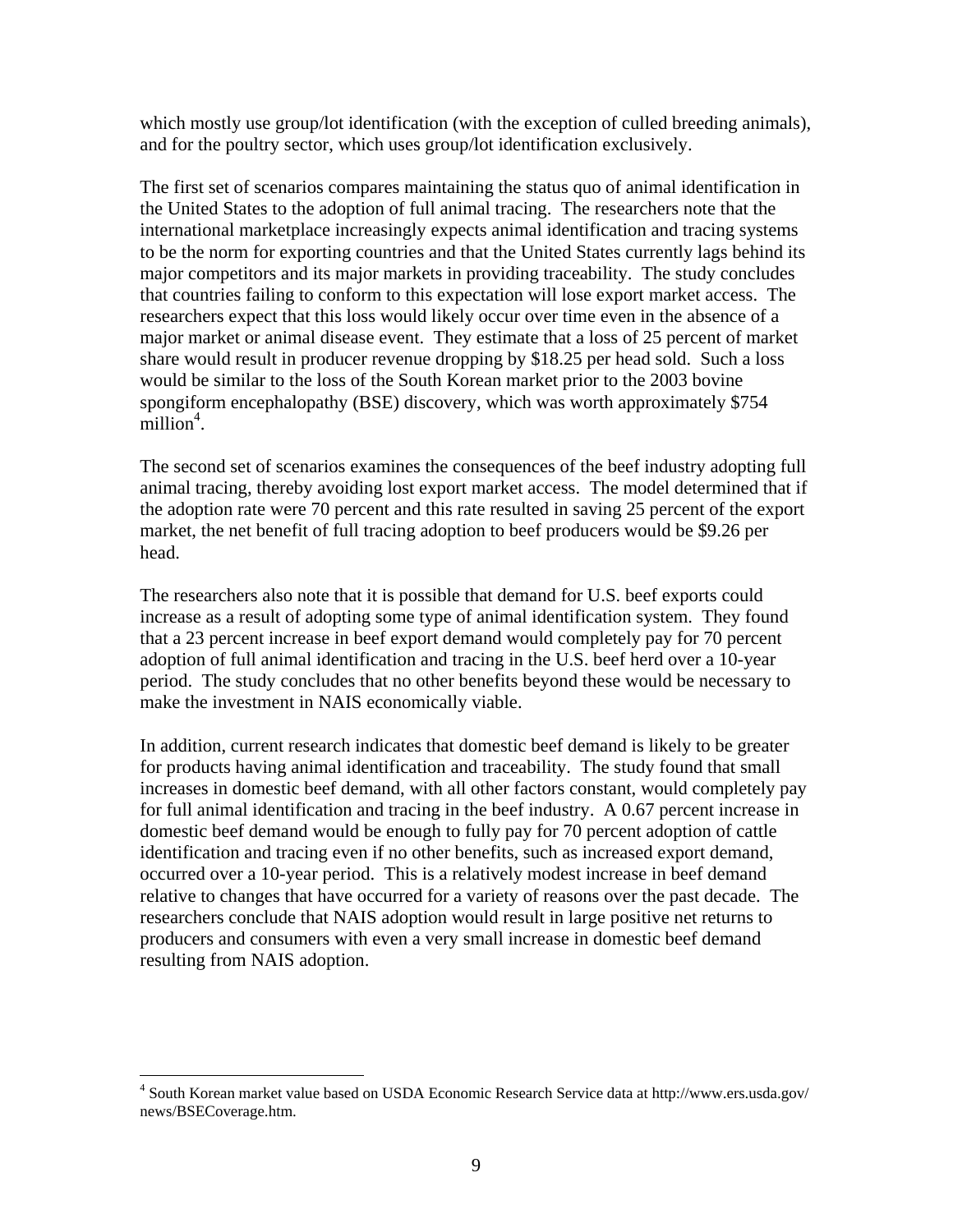#### *Reopening Export Markets: Foot-and-Mouth Disease Simulations.*

The researchers also conducted simulations to evaluate the potential impacts of closures in the export markets resulting from an FMD outbreak. The scenarios illustrate potential gains in the event of an FMD or similar highly contagious disease outbreak with different adoption levels—30, 50, 70, and 90 percent—of animal identification tracing already present. Producer monetary losses for an animal identification and tracing program with a 90 percent participation rate would be \$4.5 billion less than a program with a 30 percent participation rate. In addition, consumers would lose \$807.7 million more if adoption rates were only 30 percent versus 90 percent. The combined societal gain for producers and consumers from a 90-percent versus a 30-percent adoption rate in the event of an FMD outbreak would be \$3.7 billion over a 10-year period.

#### *Regionalization and Compartmentalization to Reestablish Market Access.*

A critical issue regarding the economic impact of any animal disease outbreak is the ability to contain the disease and restore market access for at least part of the industry as soon as possible. This can be accomplished through a process known as regionalization (or zoning) in which an animal subpopulation, based on geographic region, can be demonstrated to be an isolated area free of disease incidence. The defined region could then regain international market access. A  $2007<sup>5</sup>$  study examines the economic impact of regionalization in the United States in the event of a highly pathogenic avian influenza outbreak. It concludes that with no regionalization over a 4-year period, such an outbreak would have substantial economic impacts with about a \$718 million reduction in returns to capital and management in the poultry meat production sector. With regionalization, however, poultry meat producer losses would be reduced to about \$500 million because regionalization dampens export market losses.

The concept of compartmentalization isolates one or more establishments with common biosecurity management measures that, according to a 2006<sup>6</sup> study, "provide distinct disease risk separation from animals or birds at higher risk for the disease(s) in question." The World Organization for Animal Health officially recognizes regionalization and compartmentalization animal disease management procedures as conditions that may, following a disease discovery, enable resumed international market access in unaffected areas. Animal identification, movement tracking, and inflow and outflow documentation are essential in demonstrating whether an auditable biosecurity management system is present.

 $\overline{a}$ 

<sup>&</sup>lt;sup>5</sup> Paarlberg, P.L., A.H. Seitzinger, and J.G. Lee. 2007. "Economic Impacts of Regionalization of a Highly Pathogenic Avian Influenza Outbreak in the United States." *Journal of Agricultural and Applied Economics* 39(2, August):325-333. 6

<sup>&</sup>lt;sup>6</sup> Scott. A., C. Zepeda, L. Garber, J. Smith, D. Swayne, A. Rhorer, J. Kellar, A. Shimshony, H. Batho, V. Caporale, and A. Giovannini. (2006). "The Concept of Compartmentalisation." *Scientific and Technical Review* 25(3):873-879.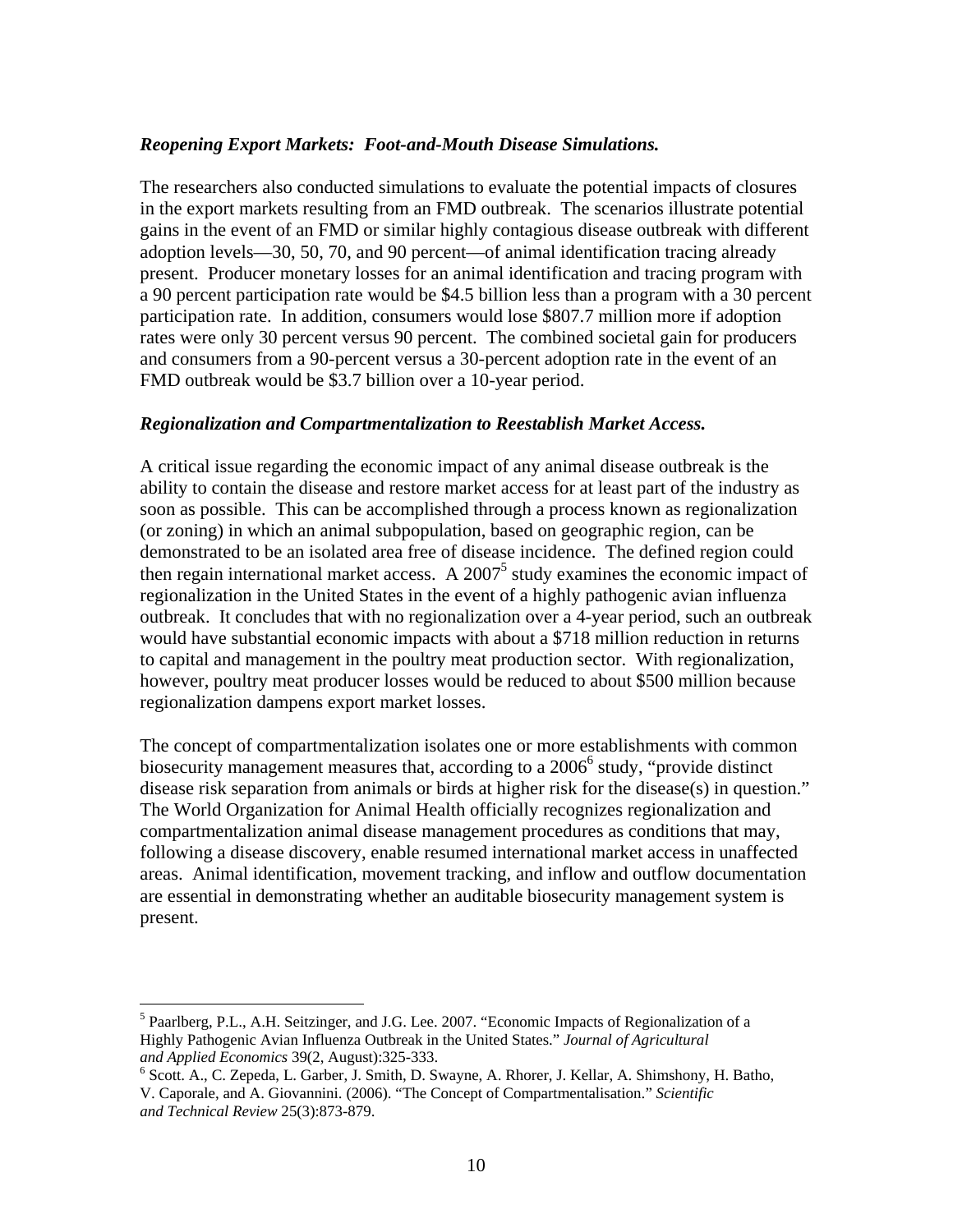#### *Enhancement of Global Competitiveness.*

Case studies<sup>7</sup> of poultry, beef, pork, lamb, and fish firms employing traceability located in France, Holland, Germany, Norway, and Scotland indicate that the company officials adopted traceability because they believed that consumers want to know the origin of their food and the processing methods used in preparing it. Following the BSE events in the United States in December 2003, the vast majority of the beef export market was completely closed. Five years later, only about 75 percent of beef export market volume movement prior to the BSE event has been regained. A 2008<sup>8</sup> study that reviewed animal identification systems in North America argues that animal identification systems are becoming "prerequisites to international trade."

A number of studies that the benefit-cost analysis cites describe how the United States lags behind a number of major world meat producers in animal traceability. According to these studies, the pork industries in the United Kingdom, Denmark, Japan, New Zealand, Australia, and the European Union (EU) all lead the U.S. pork industry in animal traceability. In addition, Australia and the EU have advanced mandatory sheep traceability systems beyond the voluntary system present in the United States. Australia, the EU, Japan, Brazil, Argentina, and Canada also lead the United States in beef traceability systems. Meat and Livestock Australia, a company that provides a variety of services to Australia's red meat industry, considers cattle identification in Australia to be an insurance policy in the event of a trade disruption.

#### *Increased Transparency in the Supply Chain.*

 $\overline{a}$ 

An important implication of animal traceability is that it can reduce information asymmetry (one party having access to more information than another in the vertical supply chain), leading to greater transparency. Animal identification is a direct link to an animal's origin. Along with movement tracking, it provides an efficient way to identify sources of—and to quickly solve—animal production problems that affect the overall value of animals throughout production and processing. For example, a 2008<sup>9</sup> study demonstrated that, even with low levels of animal traceability (39 percent), a beef packer can induce a cattle feeder to adopt quality control practices to reduce the incidence of injection-site lesions in fed cattle. Animal tracing would provide similar incentives to reduce information asymmetry related to up-to-date vaccination programs, feeding regimens that might lead to meat residues, or the tracking of other animal treatments such as growth-promoting implant programs.

 $^7$  Buhr, B.L. (2003). "Traceability and Information Technology in the Meat Supply Chain: Implications for Firm Organization and Market Structure." *Journal of Food Distribution Research* 34(3):13-26.

<sup>8</sup> Murphy, R.G.L, D.L. Pendell, D.L. Morris, J.A. Scanga, K.E. Belk, and G.C. Smith. 2008. "Review: Animal Identification Systems in North America." *Professional Animal Scientist* 24(4, August):277‐286. <sup>9</sup>

<sup>&</sup>lt;sup>9</sup> Resende-Filho, M.A. and B.L. Buhr. 2008. "A Principal-Agent Model for Evaluating the Economic Value of a Traceability System: A Case Study with Injection-Site Lesion Control in Fed Cattle." *American Journal of Agricultural Economics* in press.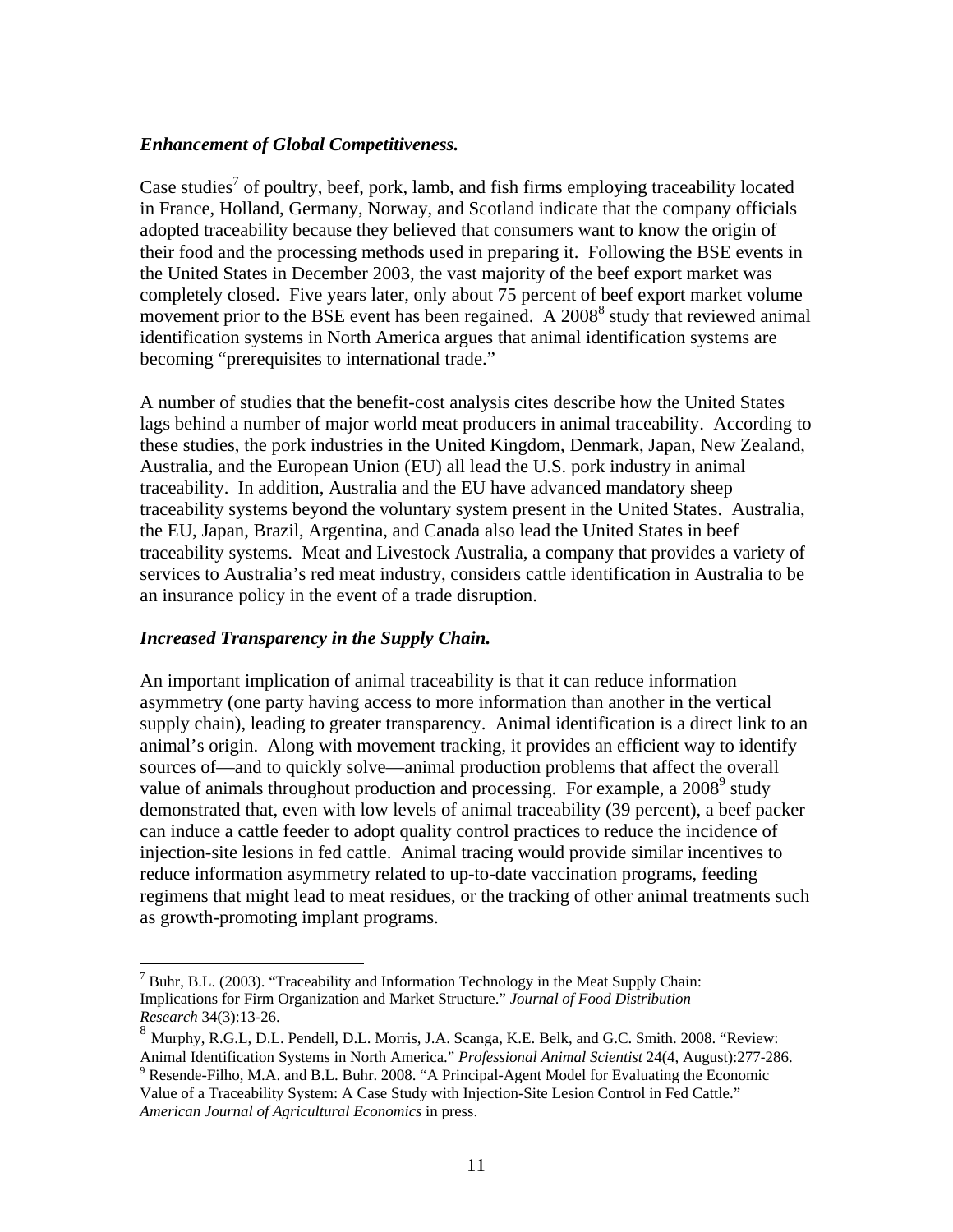#### *Improvement of Value-Added and Certified Program Efficiency.*

USDA's Agricultural Marketing Service (AMS) has several voluntary marketing programs such as USDA's Process Verified Program, Quality Systems Assessment Program, and Non-Hormone Treated Cattle Program that require animal identification and traceability. AMS has integrated its auditing of these certification programs to enable NAIS to meet the animal identification requirements.

NAIS can also be used to help verify requirements for USDA Export Verification programs, which allow eligible products to be exported to specific countries such as Japan or EU member nations. Global certification programs such as International Organization for Standardization guidelines are another growing source of food safety and hygiene systems entailing traceability.

#### **3. Societal Benefits Outside of Agriculture.**

#### *Enhancement of Animal Welfare in Response to Natural Disasters.*

During natural disasters, there are times when having premises registration and/or animal identification information can greatly assist officials in identifying and assisting animals in distress or finding owners of displaced animals. A recent example of premises registration improving animal health surveillance occurred in southeast Colorado during the December 2006 blizzards. The Colorado Department of Agriculture used premises registration information to check on the welfare of ranchers and their livestock, which substantially accelerated and expanded the scope of issue assessment and the determination of assistance needs. In 2005, after Hurricane Katrina struck New Orleans, 163 horses and mules were returned to their owners; most of the animals were identified with microchips or lip tattoos.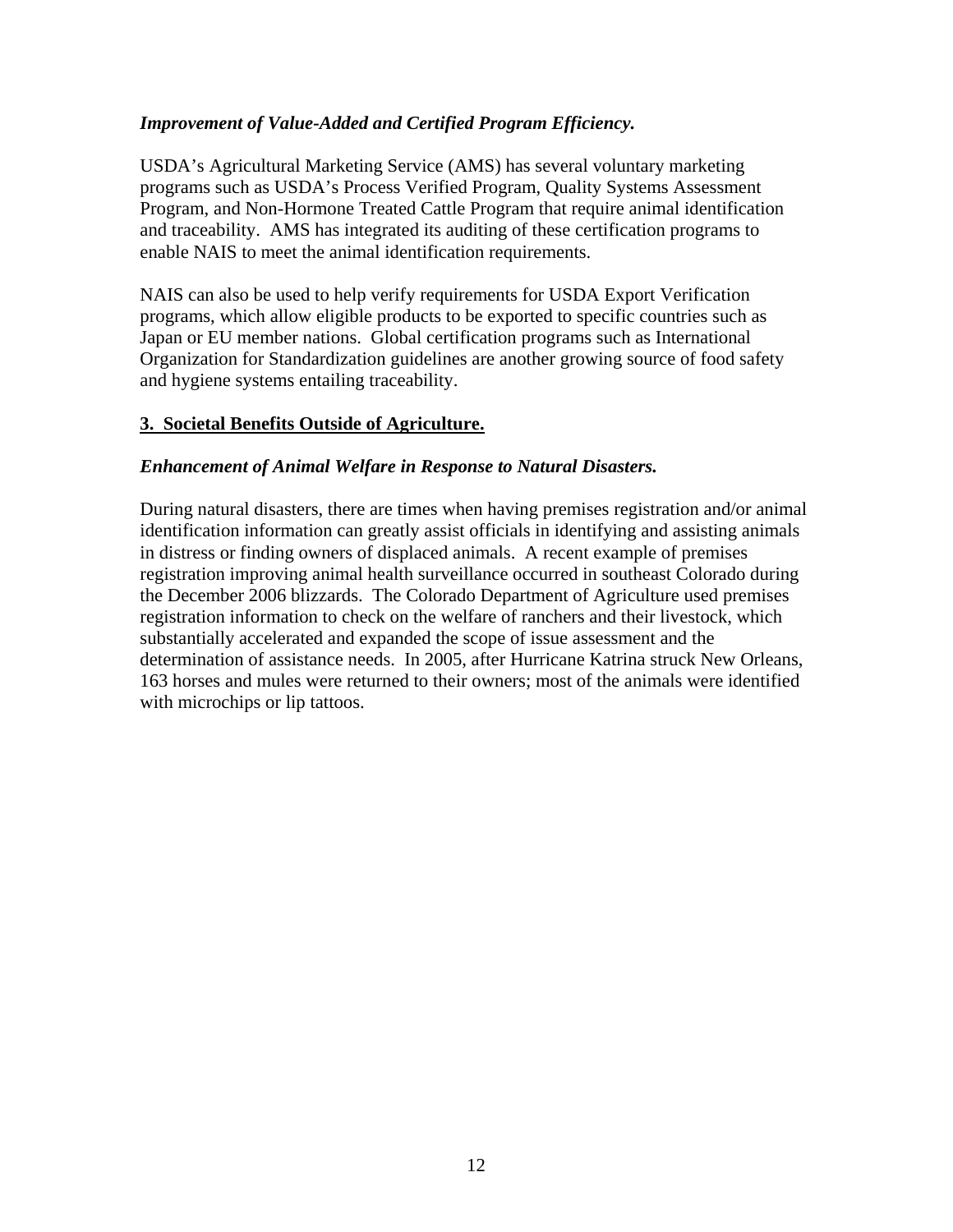#### *Reduction of Risk of Unfounded Liability Claims.*

A  $2008<sup>10</sup>$  study asserts that traceability enables parties in the vertical supply chain to more easily document that they are not responsible for harm associated with a food safety event. In addition, because traceability systems increase the possibility of legal action upon responsible parties, such systems create incentives for firms to take actions that increase food safety.

#### *Social Benefits: Minimizing Damage to Individual Producers and Industry as a Whole.*

The social value of traceability in general is very well presented by a  $2004<sup>11</sup>$  study that identifies potential social benefits that may include avoided costs to firms that produce safe products but lose sales because of safety problems in the industry:

A firm's traceability system not only helps minimize potential damages for the individual firm, it also helps minimize damages to the whole industry and to upstream and downstream industries as well. For example, a series of widespread ground meat recalls has the potential to hurt the reputation and sales of the entire meat industry, including downstream industries such as fast food restaurants and upstream suppliers such as ranchers. The benefits to the industry of a traceability system pinpointing the source of the bad meat and minimizing recall—and bad publicity—could therefore be much larger than the benefits to the individual firm.

Although the study's example refers specifically to a meat traceability issue, similar arguments certainly apply to animal traceability.

*Note: Benefits to the equine industry are included in the Summary of the Equine Industry section on page 27. Because the analysis of the equine industry was hampered by a lack of available data and because this industry varies from the other livestock industries in a number of significant ways, the researchers used a slightly different approach to estimate costs and benefits. Therefore, the benefits to the equine industry in the context of this different approach are outlined in the equine section.* 

 $\overline{a}$ 

<sup>&</sup>lt;sup>10</sup> Pouliot, S. and D.A. Sumner. 2008. "Traceability, Liability, and Incentives for Food Safety and Quality." *American Journal of Agricultural Economics* 90 (1, February):15-27. 11 Golan, E., B. Krissoff, F. Kuchler, L. Calvin, K. Nelson, and G. Price. 2004. *Traceability in the U.S.* 

*Food Supply: Economic Theory and Industry Studies.* United States Department of Agriculture, Economic Research Service, Agricultural Economic Report Number 830, Washington, DC, March.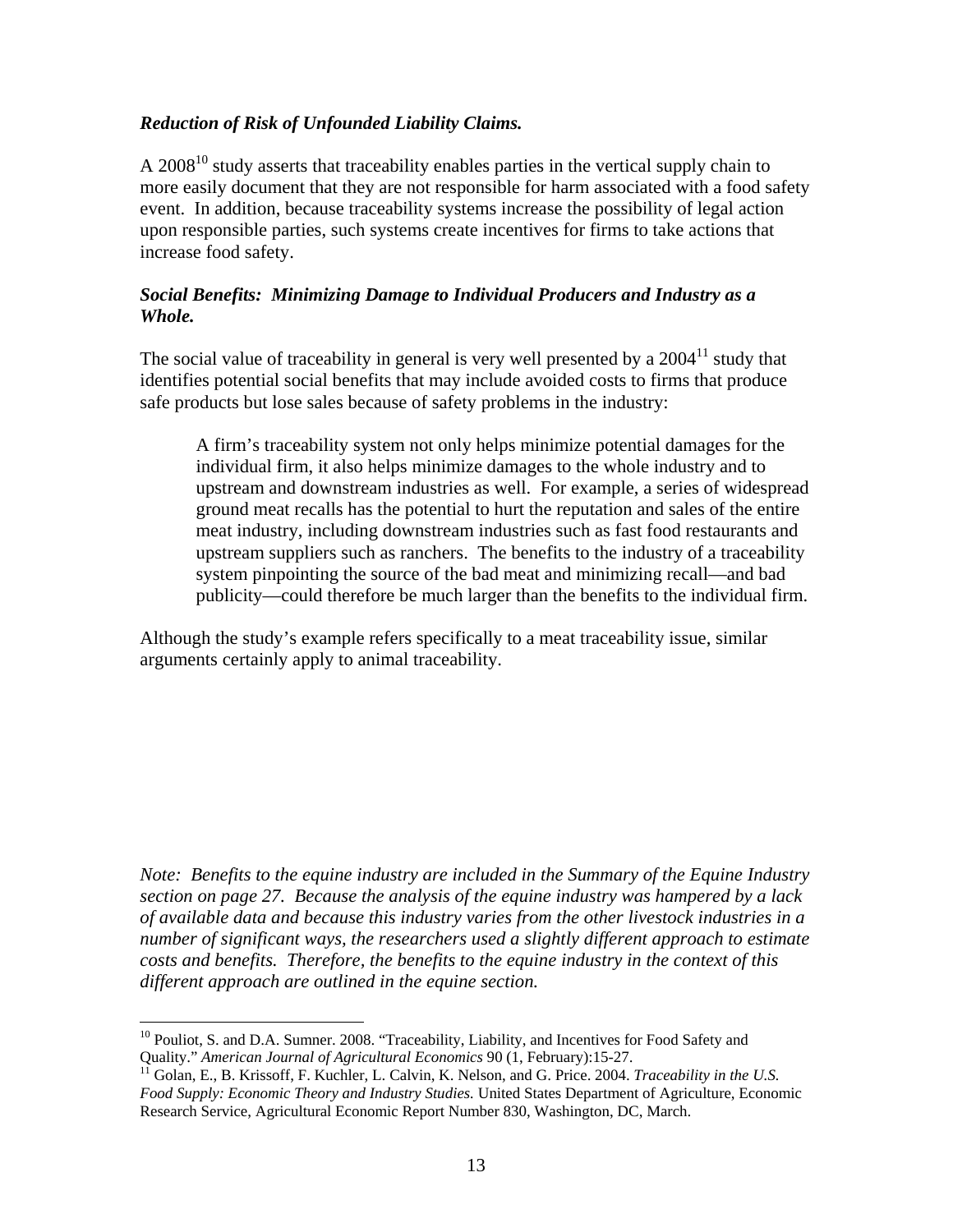## **Cost Summary by Major Food Animal Species**

The study estimated the total costs to the cattle, swine, sheep, poultry, and horse industries under three scenarios: 1) premises registration only; 2) a bookend animal identification system in which animals are identified at their birth premises, and their termination is recorded at slaughter without intermittent movement recording; and 3) an animal identification system with reporting of animal movements when commingling occurs with animals from other premises. Industry costs of each of these scenarios were estimated at NAIS adoption levels ranging from 10 to 100 percent in 10 percent increments. Table 1 summarizes the cost of 90 percent and 100 percent participation in each scenario. To aid the process of reporting direct costs in these three scenarios, specific costs (when applicable) were categorized as tags and tagging costs, reading costs, and premises registration costs. The specific costs contained in these categories and how the costs in general were determined are explained below.

#### *Tags and Tagging Costs.*

Tags and tagging costs reflect the cost of the official identification devices and the application of the devices to the animals when individual animal identification is applicable. The researchers needed to make assumptions as to the type of identification system used to estimate direct costs associated with an animal identification system. In the cattle (bovine) industry, it was assumed that the technology used for animal identification would be eID using RFID eartags, and identification would be on an individual animal basis. For the swine (porcine) industry, it was assumed that market hogs would be identified with a group/lot identification number, and cull breeding stock would be identified with a unique visual premises eartag. Sheep (ovine) industry cost estimates were based on a scrapie program tag for breeding animals and group/lot identification for lambs. For the poultry industry, it was assumed that group/lot identification would be used for all poultry; thus, there are no cost estimates for identification devices. For the equine industry, the use of injectable transponders was assumed to estimate the costs of devices and implantation of the microchip transponders.

#### *Reading Costs.*

The term "reading costs" refers to the costs associated with collecting the animal identification number (AIN) or other official identification number from each animal (or group of animals) as it is received into a premises. Thus, reading costs reflect the additional costs to progress from the bookend system to the full-traceability scenario. This data collection cost includes expenses associated with recording the AINs of RFID tags, purchasing and operating the RFID technology (e.g., panel and wand electronic readers), and purchasing computers and software, as well as charges for the use of animal tracking databases.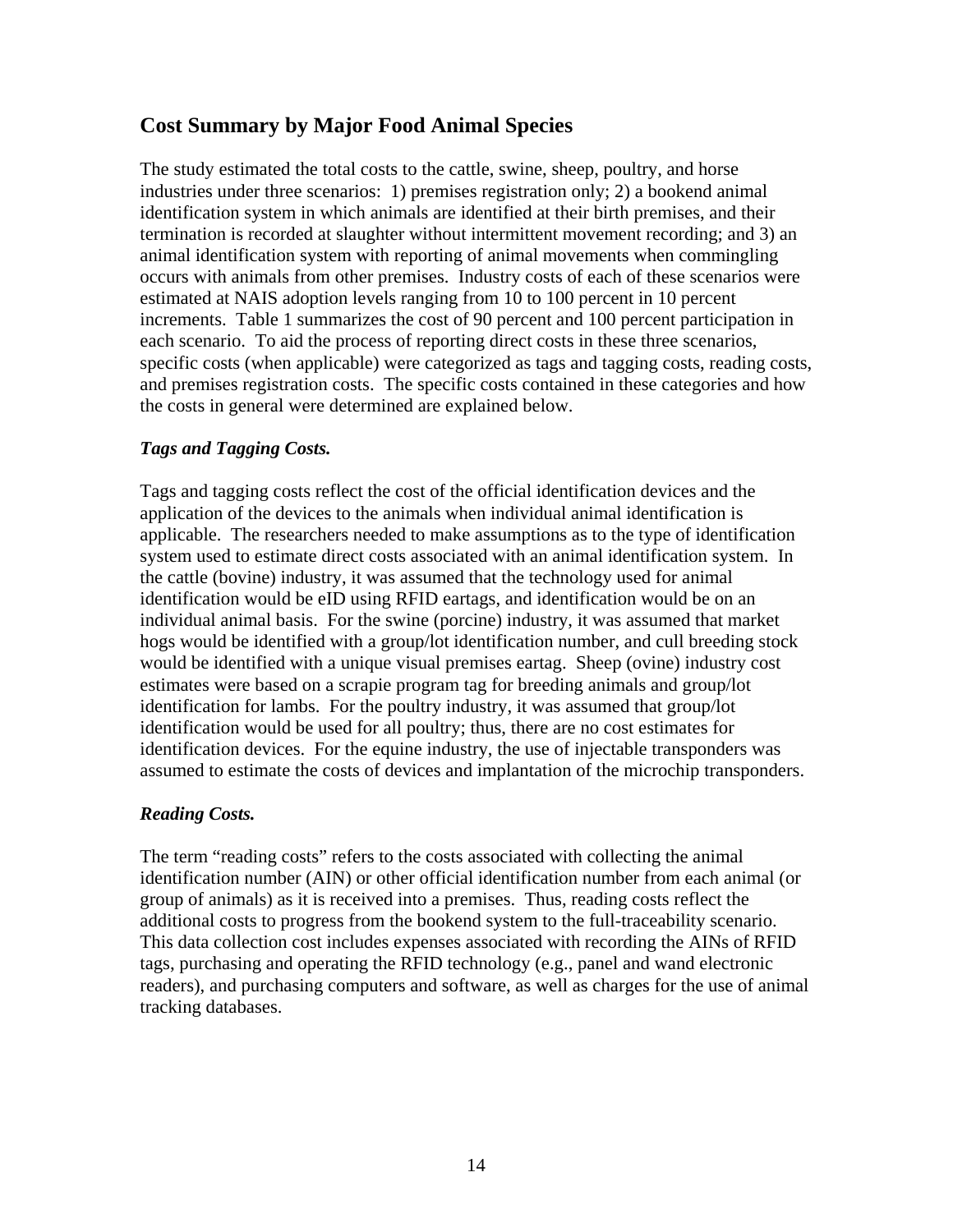#### *Premises Registration Costs.*

Although premises registration is currently a free service, potential costs could be incurred when registering a premises related to management time, mileage, and paperwork requirements. To capture this cost, the researchers assumed that a producer would incur a \$20 cost associated with time, travel, and supplies to register his or her premises. Theoretically, once a premises is registered, the registration lasts for the life of the operation as well. However, many producers will need to renew or modify their premises registration information regularly as their operations change. Thus, it was assumed that the lifespan of premises registration would be 3 years. The cost of renewing premises registration every 3 years was assumed to be 50 percent of the initial cost, or \$10 per operation. When accounting for the time value of money, the initial premises registration cost of \$20 and the renewal every 3 years of \$10 equates to a cost of \$4.64 per operation annually in current dollars. This approach in determining the cost incurred for premises registration was used for all species. The cost for identification (tags and tagging) and reading the tags varies by species. The full report explains these costs in each species section.

The researchers estimate the total annual cost for 90 percent and 100 percent participation in a full-traceability NAIS system for the cattle, swine, sheep, and poultry industries are \$192.22 million and \$228.27 million, respectively.

|                          | <b>Premises</b> |             | <b>Bookend</b>                                 |                               | Full          |               |
|--------------------------|-----------------|-------------|------------------------------------------------|-------------------------------|---------------|---------------|
|                          | Registration    |             | <b>Animal ID System</b><br><b>Traceability</b> |                               |               |               |
|                          |                 |             |                                                | <b>Level of Participation</b> |               |               |
| Species/Sector           | 90%             | 100%        | 90%                                            | 100%                          | 90%           | 100%          |
| Cattle (Beef &<br>Dairy) | \$2,915,856     | \$4,493,910 | \$140,285,046                                  | \$165,262,586                 | \$175,868,526 | \$209,070,173 |
| Swine                    | \$226,447       | \$305,259   | \$1,609,870                                    | \$1,889,457                   | \$5,668,691   | \$6,422,323   |
| Sheep                    | \$318,168       | \$359,450   | \$1,617,275                                    | \$2,450,398                   | \$2,709,481   | \$3,663,961   |
| Poultry                  | \$531,137       | \$643,638   | n/a                                            | n/a                           | \$7,976,271   | \$9,112,856   |
| Total                    | \$3,991,608     | \$5,802,257 | \$143,512,191                                  | \$169,602,441                 | \$192,222,969 | \$228,269,313 |

**Table 1. Costs Summary of NAIS Implementation by Species at 90 Percent and 100 Percent Levels of Participation**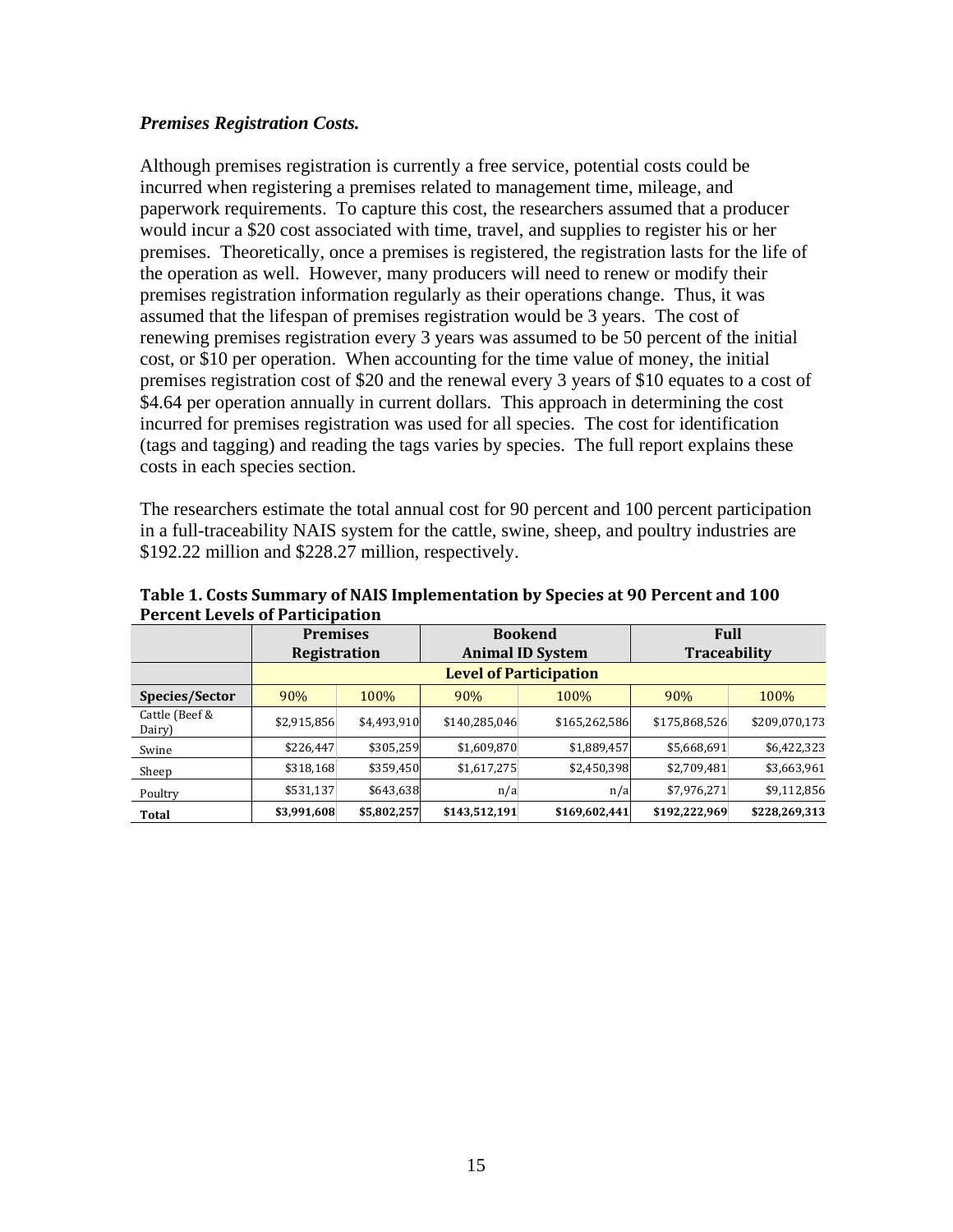#### **Cattle**

1

The costs for beef and dairy cattle are the highest in the study largely due to production practice differences and the traceability tactics that need to be implemented. Costs were estimated by segmenting the cattle industry into six main groups, referred to as "operation types" in the report: 1) beef cow/calf, 2) dairy, 3) backgrounder (also referred to as stocker), 4) feedlot, 5) auction yard, and 6) packing plant. Table 5, located at the end of the cattle section, lists the distribution of cost for each of these operation types. This section summarizes the approach used to calculate some of the major costs to the beef and dairy industries. Because the beef cow/calf and dairy operations account for the majority of the cost in the cattle industry, this overview also specifically comments on them.

#### *Tags and Tagging Costs.*

It was assumed that RFID tags (eartags) would be used for the identification of all cattle<sup>12</sup>. Tags and tagging costs account for 75 percent of the projected cost of implementation in the cattle industry. Additionally, the number of animals that would be individually tagged in the cattle industry is far greater than any other species; thus, this cost contributes significantly to the overall cost of adopting NAIS across all species. RFID tag cost estimates from \$2.00 to \$2.60 per tag were used with the lower per-unit cost applied to cost projections for larger herds with more than 500 head.

Tagging costs included the tag applicator, labor, and chute (for working animals), as well as the economic impact of cattle shrink and potential injury to both cattle and people during tagging. These costs are broken out and listed in Table 4. Additionally, a tag loss rate of 2.5 percent was used to adjust the estimated costs to account for replacement tagging.

For producers who do not currently identify calves individually, it was assumed that the producers would have their animals tagged at an auction yard when selling their animals and that the auction would charge these producers for such tagging service. Based on survey results published in  $2007<sup>13</sup>$  on tagging costs from auction yards, as well as Livestock Marketing Association data regarding the distribution of auction market sizes in the United States, it was estimated that the average chute and labor cost would be \$2.54 per head. Although this estimate did not include the cost of an RFID tag, it did include added liability insurance premiums and human injury costs to the extent that auction markets incorporate these costs into their charges. As noted in Tables 2 and 3, the costs to producers that do not currently tag are significantly greater than those currently tagging. While many producers not currently tagging may tag their own

 $12$  Group/lot identification according to NAIS may be applicable when animals move through the entire production system as one group. This option was not analyzed in the study.

<sup>&</sup>lt;sup>13</sup> Bolte, K. 2007. *Electronic Animal Identification Systems at Livestock Auction Markets: Perceptions, Costs, and Benefits.* M.S. Thesis, Department of Agricultural Economics, Kansas State University.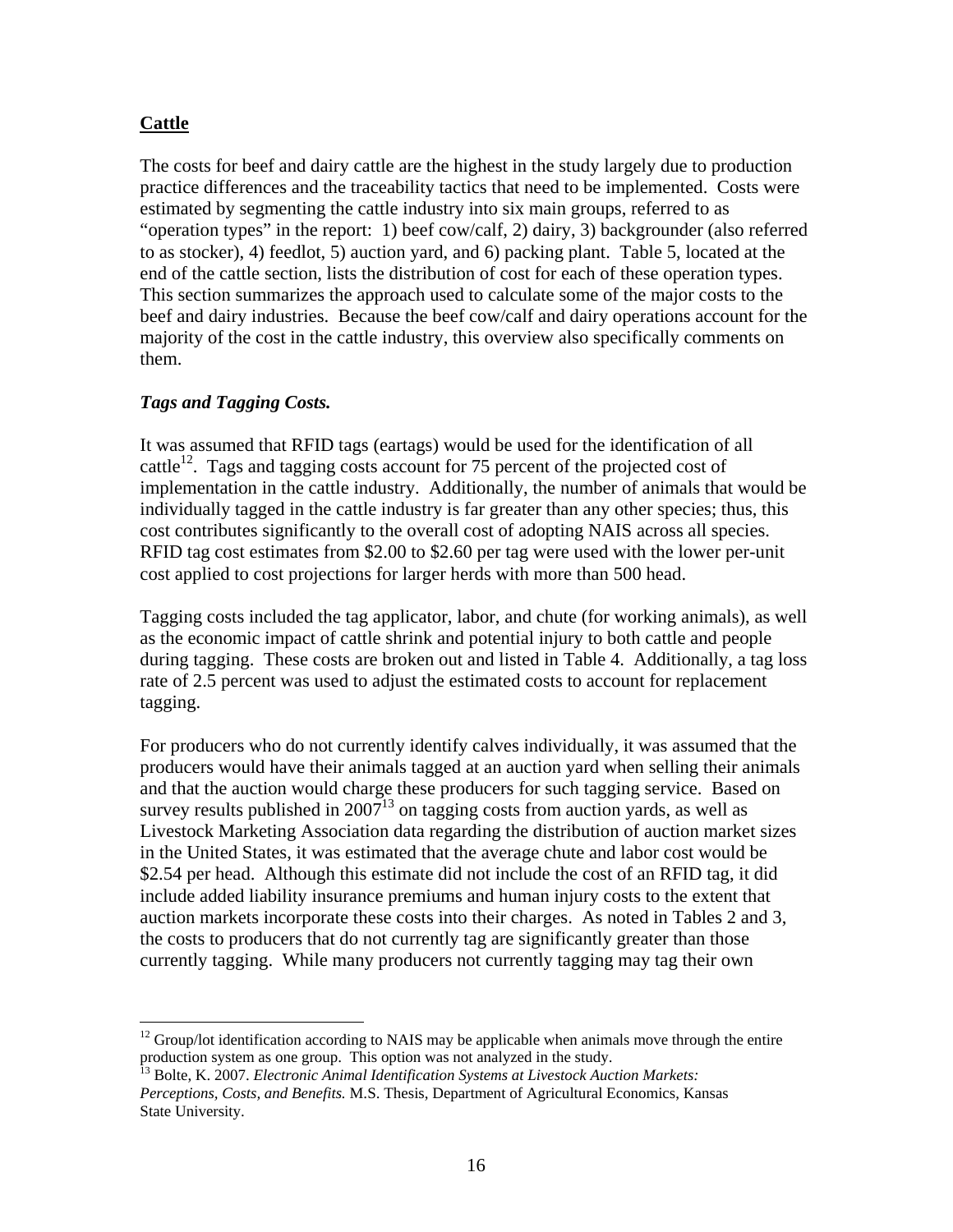animals in the future, cost estimates were based on having all cattle from these current non-tagging premises tagged at the auction yard.

#### *Tag Reading Costs.*

As noted earlier, reading costs are the costs associated with recording and reporting the AIN (or other official identification number) of each animal when it is moved into a premises, including markets. Collecting, reporting, and storing information reflect additional costs to achieve the full-traceability system from the bookend system.

It was assumed that tags would not have to be read when they were initially applied because this information would be obtained when AIN tag managers distribute tags to premises. Therefore, operations that tag calves at their birth premises will not need to read these tags; they will only need to read the tags of calves brought onto their premises from outside sources. To estimate the cost of reading RFID tags, the average number of animals brought onto buying premises was determined by using information from the National Animal Health Monitoring System's "Beef '97" study, which reported the average percentage of animals brought onto buying premises for the study year. Using this information, the average number of animals bought per buying premises was determined by multiplying the total number of operations by size with their corresponding percentages.

When considering reading costs, three types of reading were used: hiring a third party to read the tags, purchasing a wand reader, and purchasing a panel reader. The size of the operation and its number of reads determined what type of reader was used in the estimation; generally, larger operations employ the more expensive panel readers. Costs include the need for a computer with the correct software. Data from "Beef '97" determined the breakdown of operations that already have the needed equipment and operations that would need to purchase it. Also included were the costs of reporting animal data to a database. Cost estimates took into account the extra time in the chute needed to read the tags and associated potential for injury to humans and animals this could cause.

Table 2 summarizes the cost for the beef cow/calf sector associated with an individual animal identification system that has full traceability. Cost by size of operation for operations that currently tag and those that do not are estimated separately. The cost per animal sold ranges from a low of \$2.48 per head for the largest operation currently tagging to a high of \$7.17 per head for the smallest operation not currently tagging. Two things are readily apparent from these figures. First, economies of size exist as larger operations have more than a \$2 per head lower cost compared to the smallest operations. Second, operations that currently tag their cattle have lower costs. This is because the incremental cost of using their labor and facilities (e.g., chute) are lower than hiring a third-party tagging service, which also results in higher shrink cost. Operations that tag calves at birth, or at a young age, were assumed to have considerably lower costs associated with shrink compared to operations that tag their calves at sale time.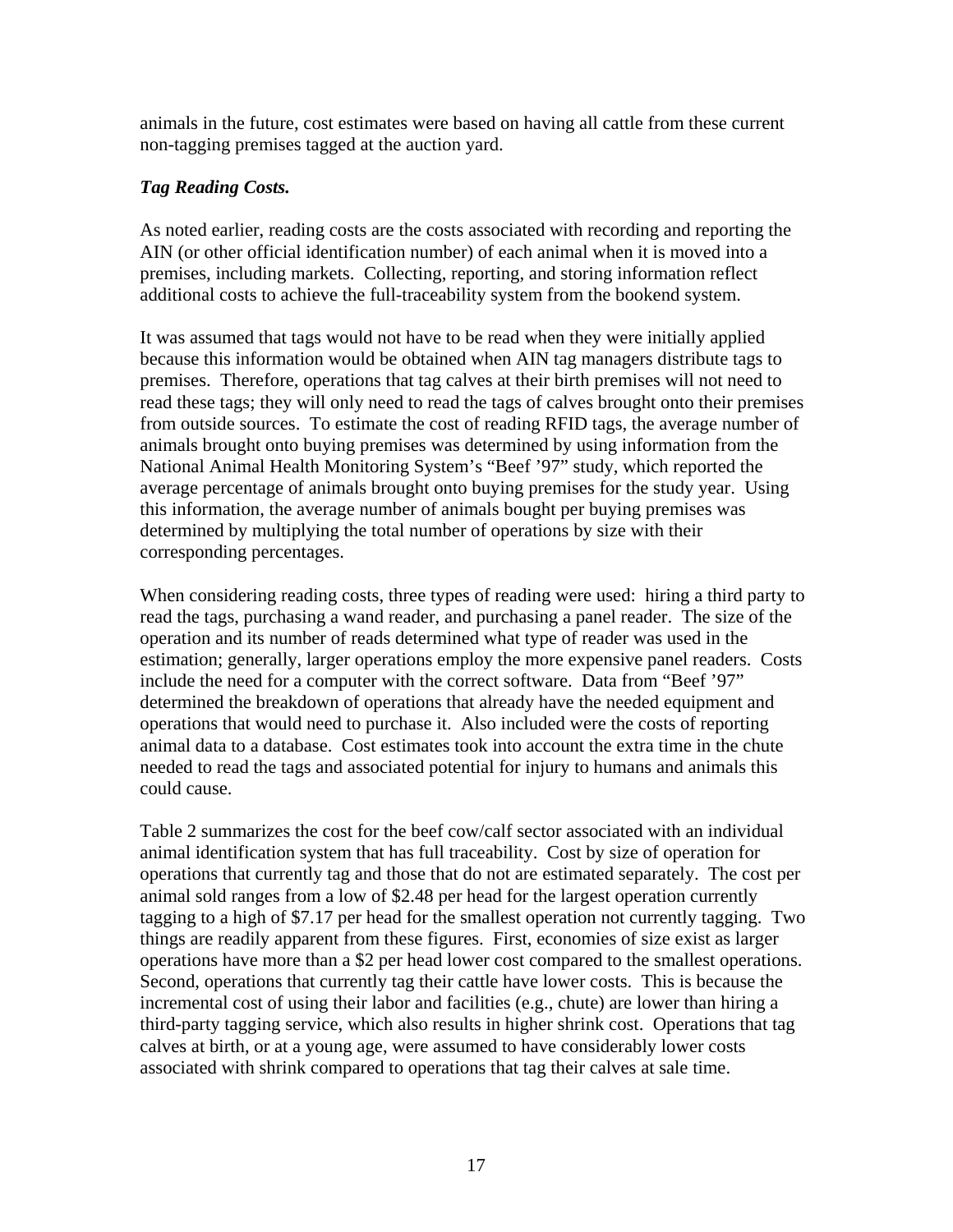|                                                          | Size of Operation, Number of Head |           |         |         |           |          |          |
|----------------------------------------------------------|-----------------------------------|-----------|---------|---------|-----------|----------|----------|
|                                                          |                                   |           | $100 -$ | $500 -$ | $1.000 -$ | $2,000-$ |          |
|                                                          | $1 - 49$                          | $50 - 99$ | 499     | 999     | 1,999     | 4.999    | $5,000+$ |
| <b>Operations Currently</b><br><b>Tagging Cattle</b>     |                                   |           |         |         |           |          |          |
| Total annual cost, \$/cow                                | \$5.12                            | \$3.30    | \$3.01  | \$2.61  | \$2.55    | \$2.53   | \$2.48   |
| Total annual cost, \$/head sold                          | \$5.95                            | \$3.83    | \$3.50  | \$3.04  | \$2.97    | \$2.94   | \$2.88   |
| <b>Operations Currently Not</b><br><b>Tagging Cattle</b> |                                   |           |         |         |           |          |          |
| Total annual cost, \$/cow                                | \$6.16                            | \$5.22    | \$5.02  | \$4.77  | \$4.72    | \$4.69   | \$4.68   |
| Total annual cost, \$/head sold                          | \$7.17                            | \$6.07    | \$5.83  | \$5.55  | \$5.49    | \$5.46   | \$5.44   |

**Table 2. Summary of RFID Costs for Beef Cow/Calf Operations by Size of Operation** 

Table 3, in a similar approach, summarizes the costs associated with an individual animal identification system with full traceability for dairy operations that currently tag and those that do not, respectively. The cost per cow ranges from a low of \$2.53 per head for the largest operation currently tagging, to a high of \$5.84 per head for the smallest operation not currently tagging. As with the beef cow/calf operations, the economies of size exist such that larger operations have considerably lower costs; larger operations have more than a \$2 per head lower cost compared to the smallest operations. Operations that currently tag their cattle also have slightly lower costs relative to those that do not tag. However, the difference between these two groups is not nearly as large as it was for beef cow/calf operations because a higher portion of the costs for dairy operations is associated with reading tags as opposed to tagging cattle. Further, the cost for the smallest operations that currently tag is actually slightly higher than the cost for the samesized operations that do not currently tag.

|                                 |          |           |         |         | Size of Operation, Number of Head |           |          |
|---------------------------------|----------|-----------|---------|---------|-----------------------------------|-----------|----------|
|                                 |          |           | $100 -$ | $200 -$ | $500 -$                           | $1.000 -$ |          |
|                                 | $1 - 49$ | $50 - 99$ | 199     | 499     | 999                               | 1,999     | $2,000+$ |
| <b>Operations Currently</b>     |          |           |         |         |                                   |           |          |
| <b>Tagging Cattle</b>           |          |           |         |         |                                   |           |          |
| Total annual cost, \$/head sold | \$10.01  | \$7.44    | \$7.23  | \$6.76  | \$5.85                            | \$5.16    | \$4.70   |
| Total annual cost, \$/cow       | \$5.84   | \$4.34    | \$3.99  | \$3.72  | \$3.16                            | \$2.78    | \$2.53   |
| <b>Operations Currently Not</b> |          |           |         |         |                                   |           |          |
| <b>Tagging Cattle</b>           |          |           |         |         |                                   |           |          |
| Total annual cost, \$/head sold | \$9.05   | \$7.80    | \$7.55  | \$7.36  | \$6.68                            | \$5.93    | \$5.52   |
| Total annual cost, \$/cow       | \$5.28   | \$4.55    | \$4.16  | \$4.06  | \$3.60                            | \$3.20    | \$2.97   |

**Table 3. Summary of RFID Costs for Dairy Operations by Size of Operation** 

#### *Summary of Cost by Type (Labor, Products, Services, etc.).*

Table 4 reports the total costs of all sectors with a partial breakdown by cost type. On a percentage basis, just under half (46.7 percent) of the total costs to the industry are the costs of RFID tags. The researchers note that, as technology increases, this cost is expected to decline. The next largest cost is chute charges, which basically represent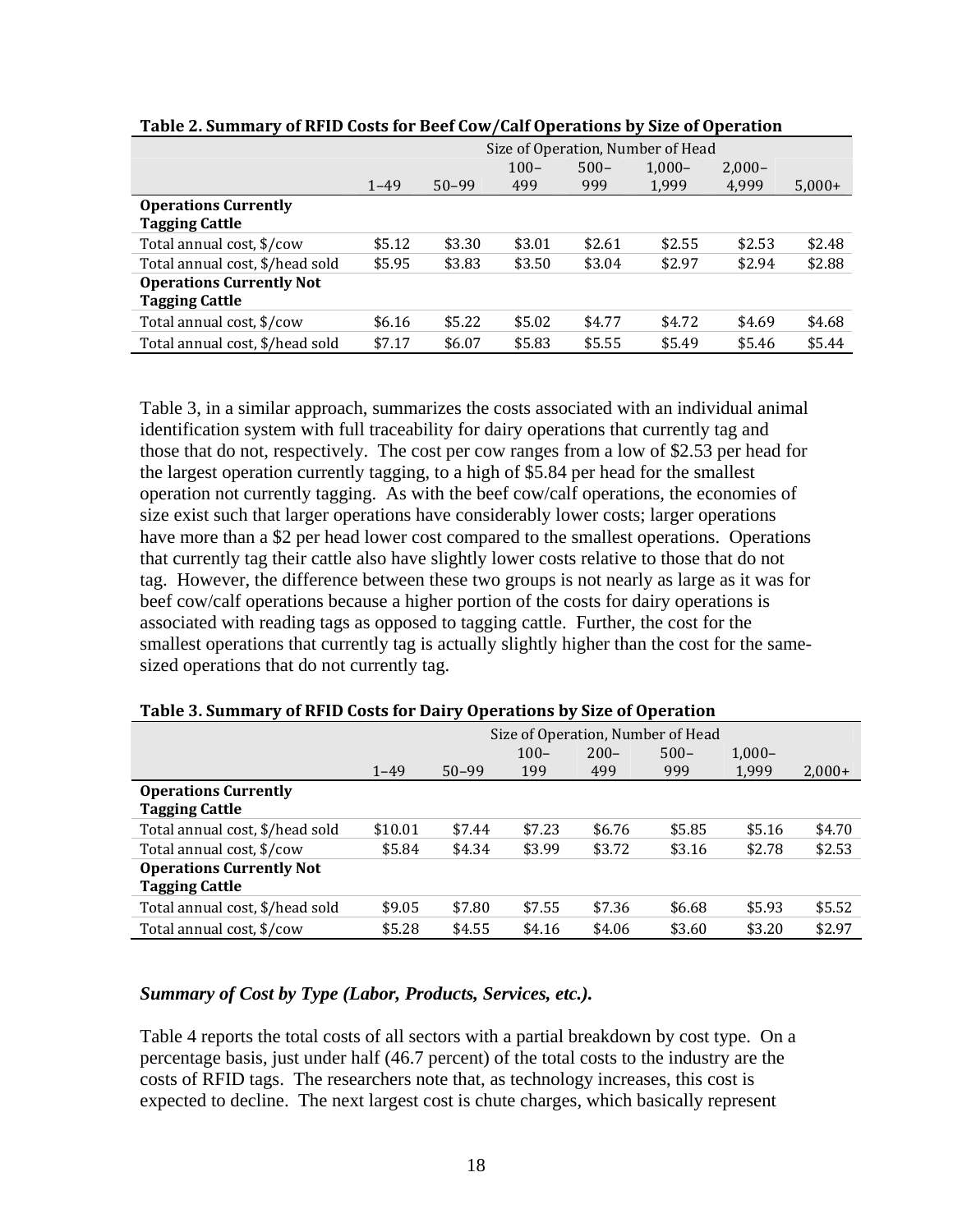working cattle. However, chute costs were not particularly high for operations that currently tag. This indicates that current management practices of a producer can have a sizable impact on his or her cost of adopting an animal identification system. Collectively, about 17 percent of the costs were associated with reading tags (e.g., readers, labor, injuries, and data storage). However, this percentage was lower for producers who already tag their cattle and higher for those who currently do not tag.

|                               |               | <b>Percent of Full</b><br><b>Traceability</b> |
|-------------------------------|---------------|-----------------------------------------------|
|                               | <b>Total</b>  | <b>Total</b>                                  |
| <b>Tags and Tagging Costs</b> |               |                                               |
| RFID Tag                      | \$97,627,025  | 46.7                                          |
| Applicator                    | \$8,918,038   | 4.3                                           |
| Labor                         | \$5,329,689   | 2.5                                           |
| Chute                         | \$32,991,443  | 15.8                                          |
| Shrink                        | \$9,631,394   | 4.6                                           |
| Injury                        | \$2,828,195   | 1.4                                           |
| <b>Subtotal</b>               | \$157,325,784 | 75.3                                          |
| <b>Reading Costs</b>          |               |                                               |
| RFID Capital                  | \$23,396,457  | 11.2                                          |
| Labor/Chute                   | \$8,475,520   | 4.1                                           |
| Shrink/Injury                 | \$3,165,973   | 1.5                                           |
| Other (Feedlot/Packers)       | \$12,232,477  | 5.8                                           |
| <b>Subtotal</b>               | \$47,270,427  | 22.6                                          |
| <b>Premises Registration</b>  |               |                                               |
| Costs                         | \$4,473,962   | 2.1                                           |
| <b>TOTAL</b>                  | \$209,070,173 | 100.0                                         |

#### **Table 4. Breakdown of Cattle Industry Costs for Full Traceability**

*Note: See pages 71 to 73 (Tables 4.9, 4.10, and 4.11) in the full report for cost by cattle industry sector and various levels of participation.* 

#### *Overall Costs of NAIS Adoption: Cattle Industry.*

Table 5 summarizes the total cost to the cattle industry by sector under the fulltraceability scenario. Based on assumptions used in this analysis, a full-traceability animal identification program in the cattle industry would add about \$5.97 per head to the cost of cattle marketed.

| TWDIO OI DWIIIIIWI I OI GWEED IIIWWOEI I GODETOT I WII TTUCCWDIIIEI |                          |                         |  |  |  |
|---------------------------------------------------------------------|--------------------------|-------------------------|--|--|--|
|                                                                     |                          | <b>Average Cost per</b> |  |  |  |
| <b>Operation Type/Sector</b>                                        | <b>Total Annual Cost</b> | <b>Animal Marketed</b>  |  |  |  |
| Beef Cow/Calf                                                       | \$139.764.146            | \$4.91                  |  |  |  |
| Dairy                                                               | \$31,437,688             | \$6.21                  |  |  |  |

#### **Table 5. Summary of Cattle Industry Cost for Full Traceability**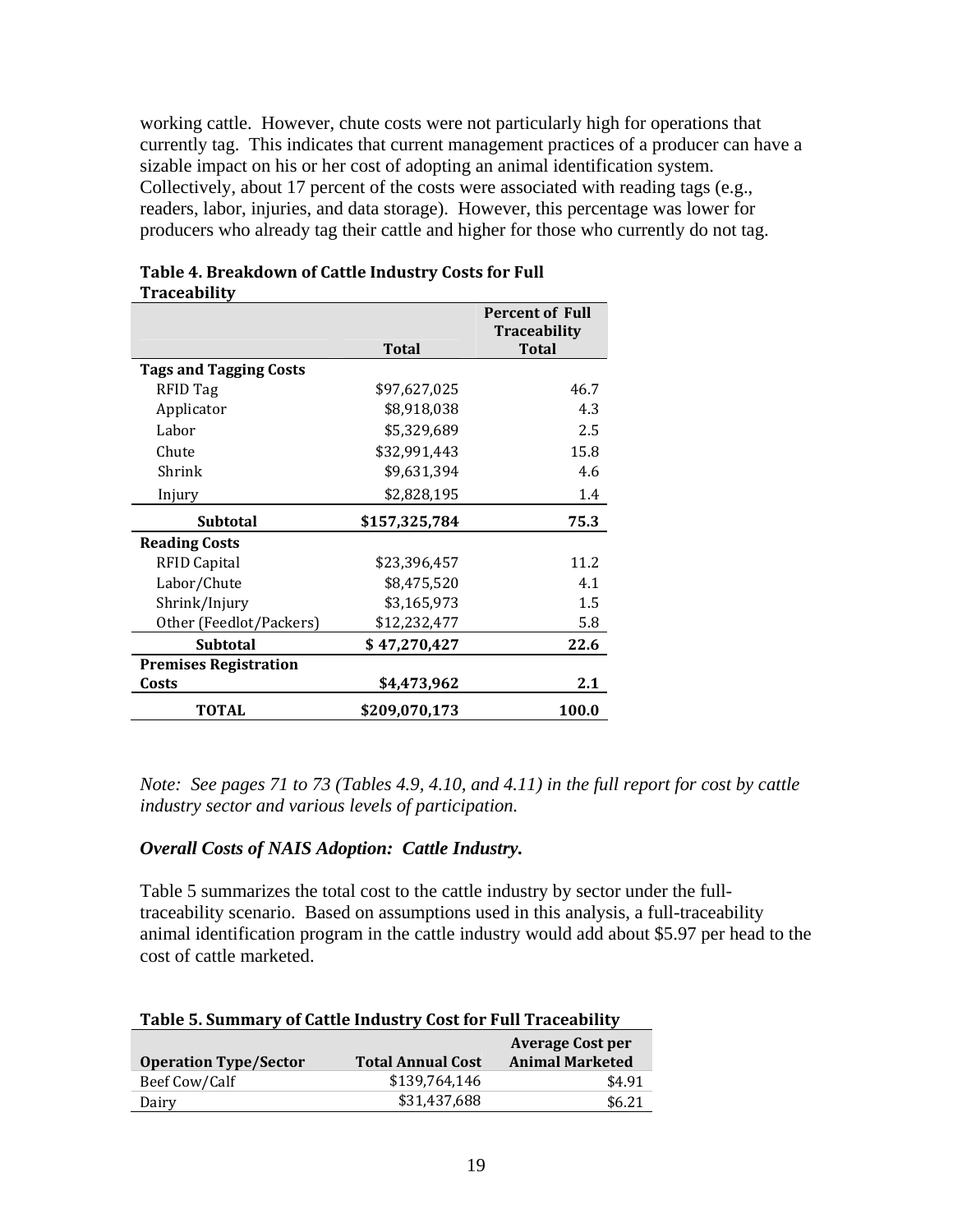| <b>Total</b>        | \$209,070,173 | \$5.97 |
|---------------------|---------------|--------|
| Packing Plant       | \$3,467,081   | \$0.10 |
| <b>Auction Yard</b> | \$8,765,395   | \$0.23 |
| Feedlot             | \$13.562.885  | \$0.51 |
| Backgrounder        | \$12,072,978  | \$0.71 |

*Note: See Table 4.9 on page 71 of the full report for complete statistics.*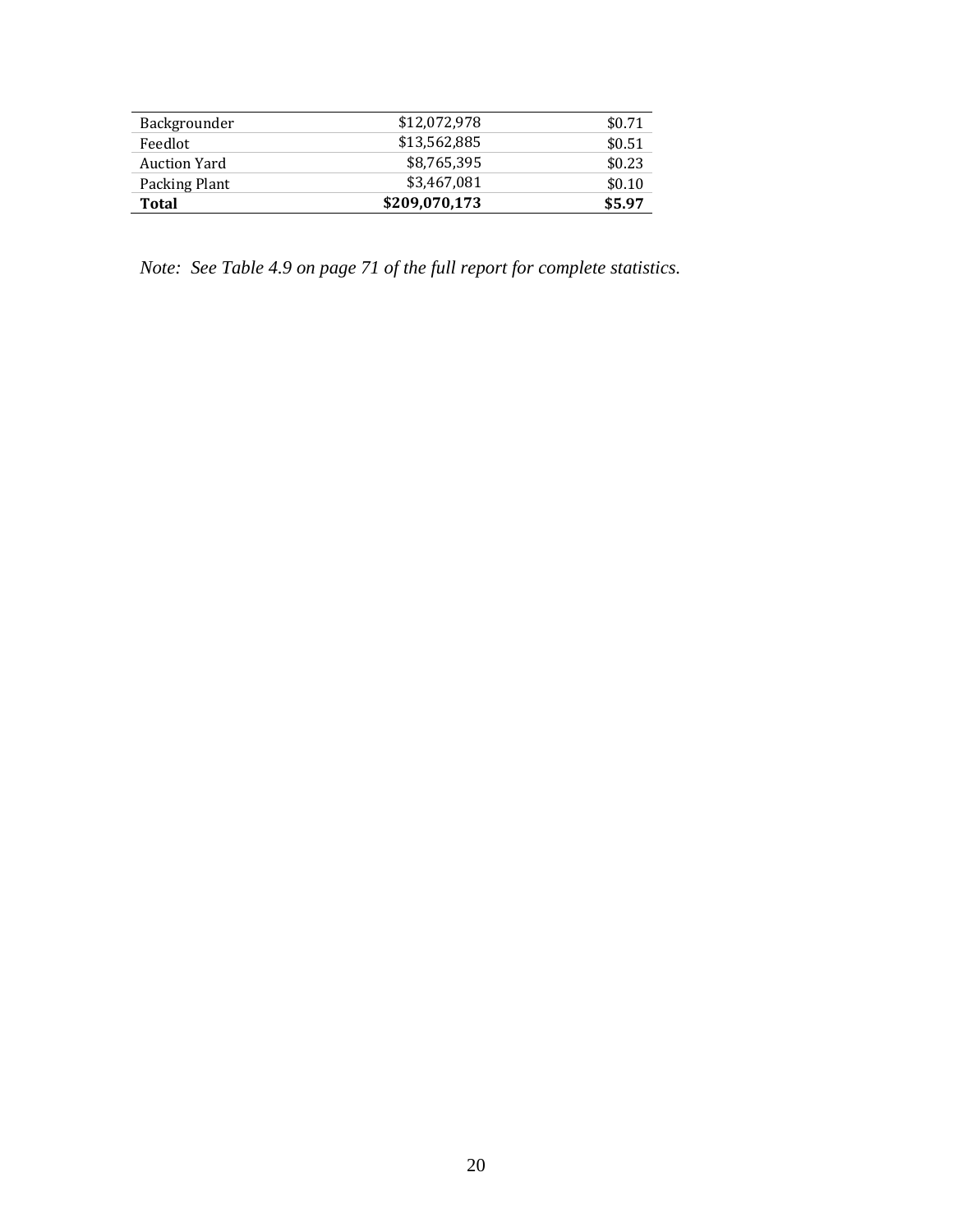#### **Swine**

The costs for the swine industry are significantly lower than those for the cattle industry due to the swine industry's vertical integration; swine are mostly raised under contract for a packer. The researchers prepared cost estimates based on the six main operation types: 1) farrow-to-wean, 2) farrow-to-feeder, 3) farrow-to-finish, 4) wean-to-feeder (nursery), 5) feeder-to-finish (grow/finish), and 6) packers. The vast majority of hogs are marketed directly to a packer; thus, the auction market sector is not included for the swine industry. Estimating costs separately for different types of operations makes it possible to see how different sectors of the swine industry would be impacted by the adoption of an animal identification system.

#### *Tags and Tagging Costs.*

Most swine, with the exception of cull breeding animals, move through the production chain as a group and are identified using group/lot identification. This decreases the costs associated with tags and tagging in the swine industry. The type of tag used also affects the cost. In this study, costs were based on visual tags bearing an animal's birth premises number. The average cost for these tags is \$0.75. A lower per-unit cost was used for cost projections for larger operations with more than 200 breeding animals. Tagging costs for swine included the tag applicator, labor, and the potential injury to people during tagging. Due to costs related to the tagging process, operations that do not house breeding stock have a lower cost per animal sold.

#### *Tag Reading Costs.*

Because visual tags are used, electronic reading is not required. However, costs associated with recording, reporting, and storing data still exist. These costs include the printing of barcode labels to accompany group/lot shipments. Most of the NAIS adoption costs for swine are associated with reading and recording data. Table 6 displays a summary of identification costs at a 100 percent participation rate for five operation types. The costs to swine packers are examined in the full report on page 95. Costs are based on the costs of recording and reporting data pertaining to group/lot identification; however, for very small operations "groups" might actually represent individual hogs.

| Table 6. Summary of ID Costs for Swine Operations by Type and Size |                                               |                                   |        |        |  |  |  |
|--------------------------------------------------------------------|-----------------------------------------------|-----------------------------------|--------|--------|--|--|--|
| Cost per Pig Sold                                                  |                                               | Size of Operation, Number of Head |        |        |  |  |  |
|                                                                    | 2,000-4,999<br>500-1,999<br>< 500<br>$5,000+$ |                                   |        |        |  |  |  |
| Farrow-to-Wean                                                     | \$0.31                                        | \$0.07                            | \$0.02 | \$0.01 |  |  |  |
| Farrow-to-Feeder                                                   | \$0.32                                        | \$0.07                            | \$0.02 | \$0.01 |  |  |  |
| Farrow-to-Finish                                                   | \$0.63                                        | \$0.18                            | \$0.09 | \$0.09 |  |  |  |
| Wean-to-Feeder                                                     | \$0.07                                        | \$0.02                            | \$0.01 | \$0.01 |  |  |  |
| Feeder-to-Finish                                                   | \$0.28                                        | \$0.04                            | \$0.01 | \$0.01 |  |  |  |

*Note: See Table 5.7 on page 93 in the full report for additional cost breakdown information.*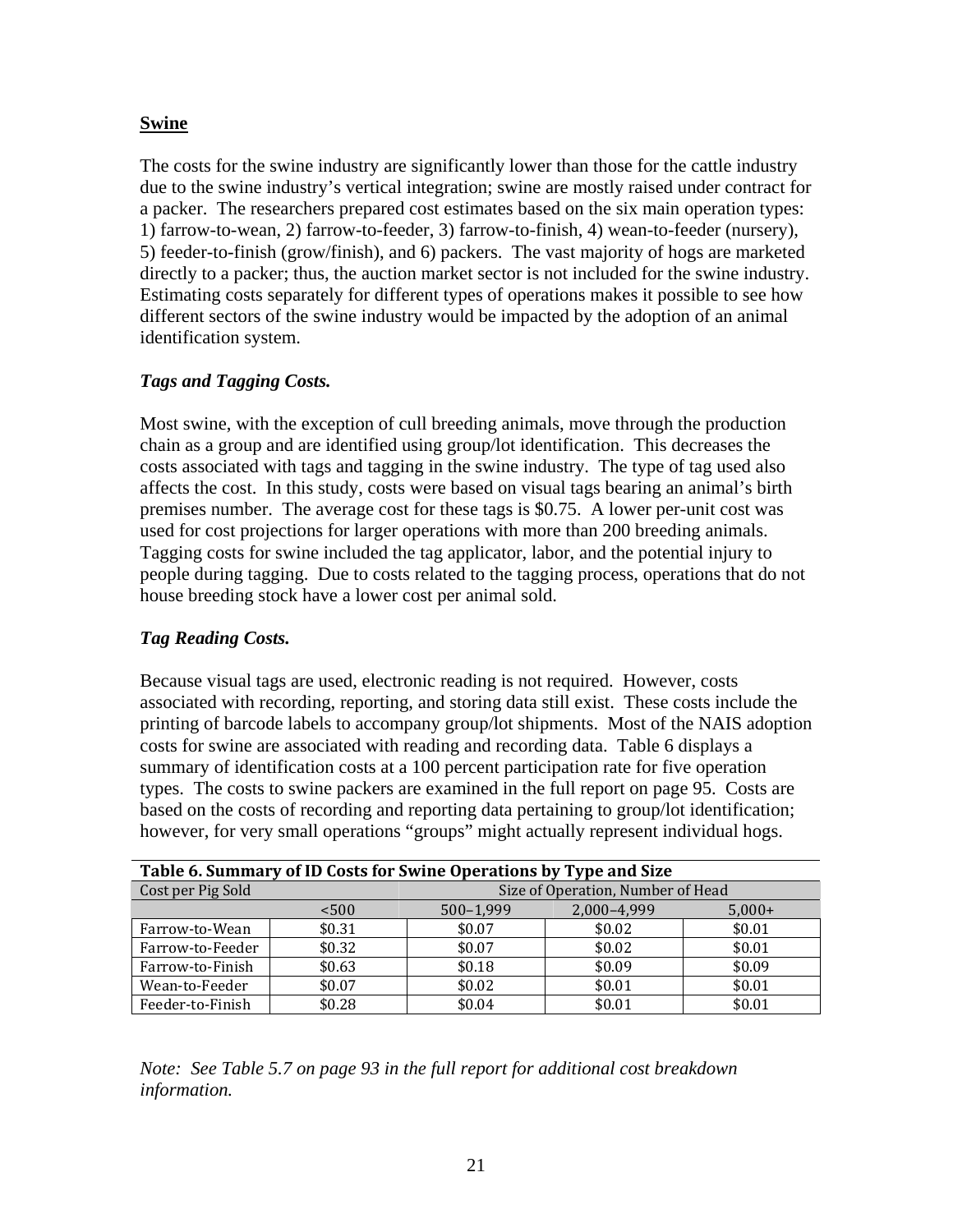The total costs for the 168 U.S. swine packing plants are estimated at under \$150,000, or less than \$1,000 per plant, based on recording and reporting group/lot identification.

#### *Overall Costs of NAIS Adoption: Swine Industry.*

The swine industry costs for a full-traceability system are outlined in Table 7. The bulk of the overall costs are associated with reading and recording data in a full-traceability system.

| $1.41$ $1.51$ $1.61$               |             |                           |
|------------------------------------|-------------|---------------------------|
|                                    | Total       | Percent of Full           |
|                                    |             | <b>Traceability Total</b> |
| Tags and Tagging Costs             | \$1,437,491 | 22.4                      |
| <b>Reading Costs</b>               | \$4,680,355 | 72.9                      |
| <b>Premises Registration Costs</b> | \$304,477   |                           |
| Total                              | \$6,422,323 | 100.0                     |

**Table 7. Summary of Swine Industry Cost at 100 Percent Participation**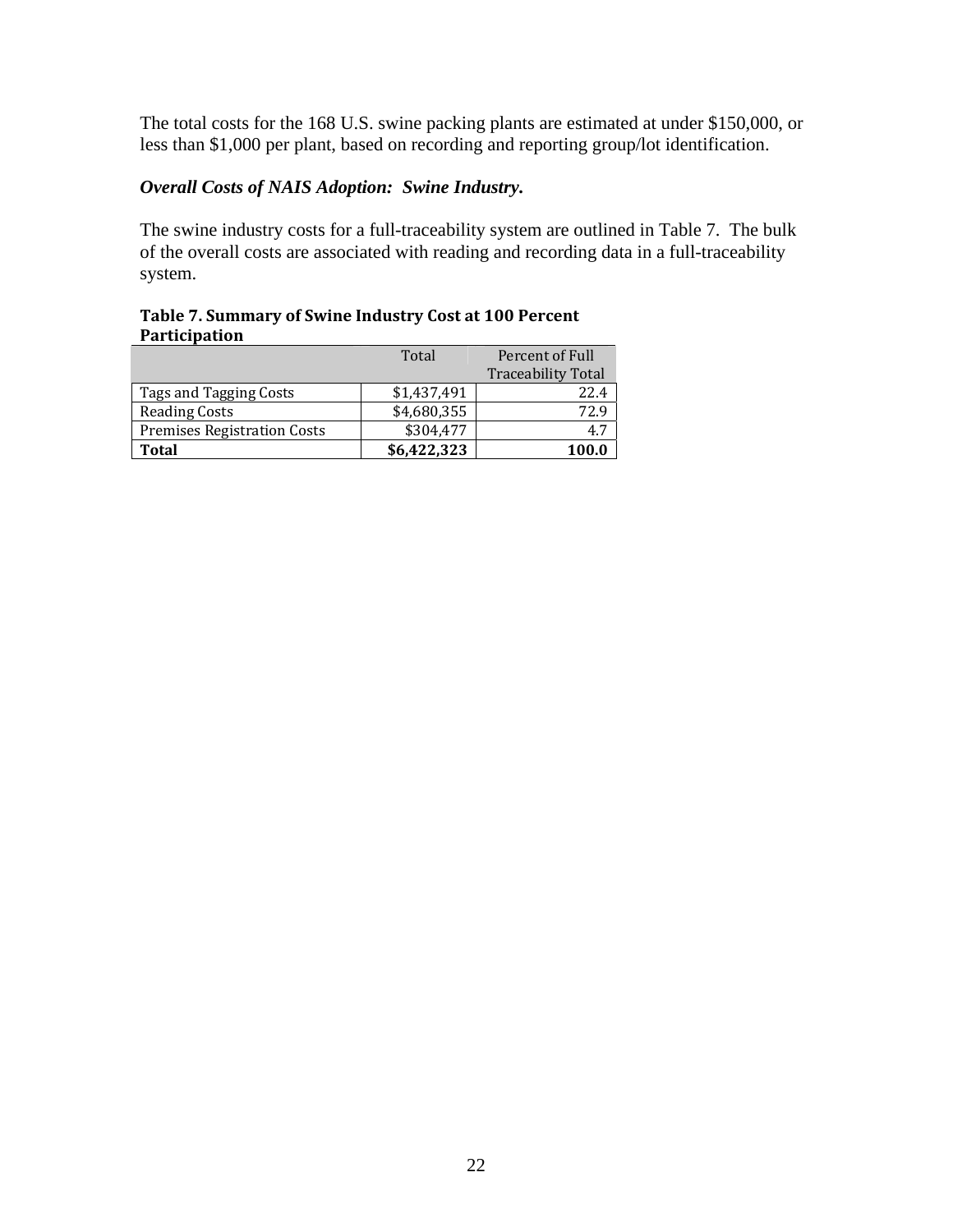#### **Sheep**

The costs for the sheep industry are lower than those for the cattle sector but higher than those for the swine sector. The researchers prepared cost estimates after dividing the industry into two operation types: producers and packers. The cattle industry included an auction market sector; however, because the vast majority of sheep are marketed directly, this sector is not included for the sheep industry. The researchers did attempt to break the producer group into subgroups of breeding flocks and lamb feedlots; however, data to support this breakdown was largely unavailable, resulting in the general producer group being included in the study.

#### *Tags and Tagging Costs.*

For the sheep industry, it was assumed that lambs (feeder and market) would be identified with a unique group/lot identification number, and breeding stock would be individually identified with visual identification tags (e.g., scrapie program tags). To be consistent with the other species for the purpose of the study, it was assumed that producers would bear the cost of purchasing the tags, but they could do so in a similar fashion to the current scrapie program because it is considered compliant with NAIS. An average cost of \$0.27 per tag was used, which was adjusted for volume.

#### *Reading Costs.*

While RFID and its associated costs were not considered for the sheep industry, cost associated with recording, reporting, and storing data still exist. These costs include the printing of barcode labels to accompany group/lot shipments. A relatively large portion of the NAIS adoption costs for sheep are associated with reading and recording data. Table 8 displays a summary of identification costs for sheep producers. The costs to sheep packers are examined in the full report. Costs were based on recording and reporting data pertaining to group/lot identification; however, for very small operations, "groups" might actually represent individual sheep.

| Table of Summary of Frouncer id Costs for Sheep Operations by Size |                                         |        |        |        |  |  |  |
|--------------------------------------------------------------------|-----------------------------------------|--------|--------|--------|--|--|--|
| Cost per Animal Sold                                               | Size of Operation, Number of Head       |        |        |        |  |  |  |
|                                                                    | 500-4.999<br>100–499<br>$5.000+$<br>100 |        |        |        |  |  |  |
| Cost per Animal Sold                                               | \$2.19                                  | \$0.79 | \$0.51 | \$0.44 |  |  |  |

#### **Table 8. Summary of Producer ID Costs for Sheep Operations by Size**

*Note: See pages 114 to 115 (Tables 6.3 to 6.5) in the full report for additional cost breakdown information.* 

The total costs for the 58 U.S. sheep packing plants are estimated at \$32,000, or about \$550 per plant, based on recording and reporting group/lot identification. These costs are exclusively for reading and recording tag information.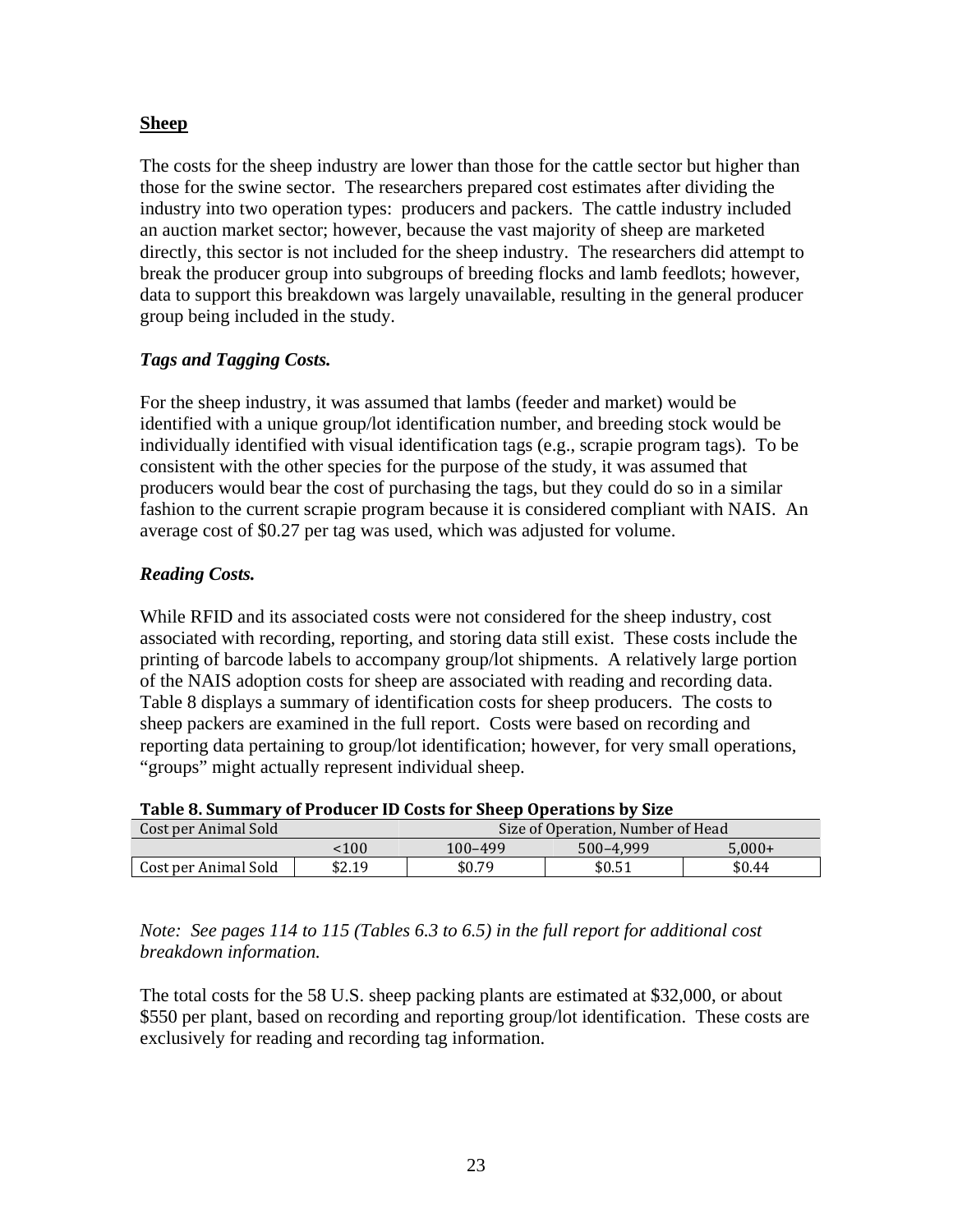## *Overall Costs of NAIS Adoption: Sheep Industry.*

Table 9 outlines the sheep industry costs for a full-traceability system.

#### **Table 9. Summary of Annualized Cost to Sheep Industry at 100 Percent Participation**

|                                    | All               | <b>Packers</b> | <b>Total</b> | Percent      |
|------------------------------------|-------------------|----------------|--------------|--------------|
|                                    | <b>Operations</b> |                |              | <b>Total</b> |
| Tags and Tagging Costs             | \$2,090,948       |                | \$2,090,948  | 57.1         |
| <b>Reading Costs</b>               | \$1,213,562       | \$32,012       | \$1,245,574  | 34.0         |
| <b>Premises Registration Costs</b> | \$327,438         |                | \$327,438    | 8.9          |
| <b>Total</b>                       | \$3,631,949       | \$32,012       | \$3,663,961  | 100.0        |
| Cost per Sheep Sold, \$ per        |                   |                |              |              |
| Head*                              | \$1.06            | \$0.01         | \$1.39       |              |
|                                    |                   |                |              |              |

\* Includes lambs, cull ewes, and rams; total for industry is based on total head slaughtered.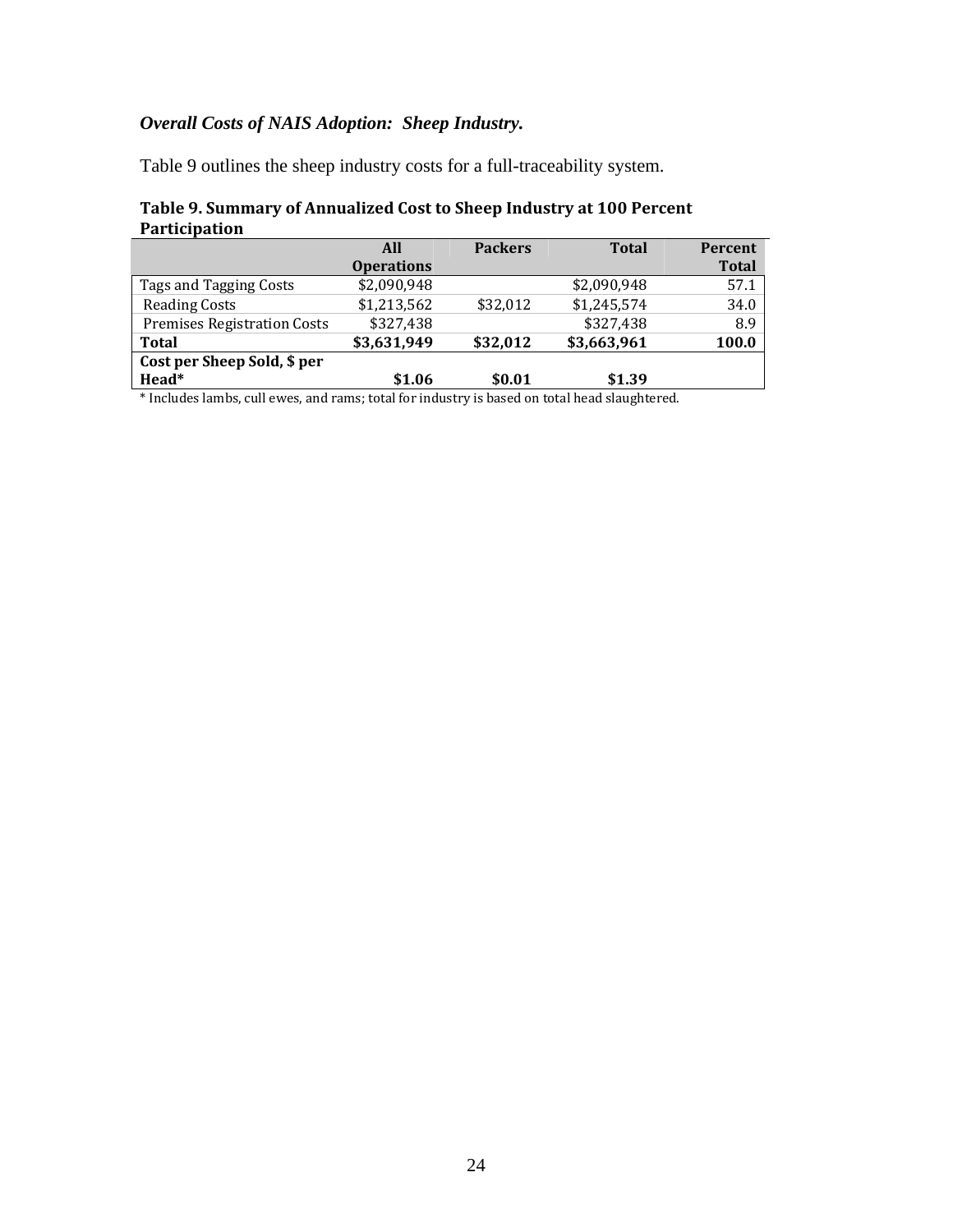#### **Poultry**

The costs for the poultry industry are the lowest in the study, due to the industry's extremely high level of vertical integration in which birds are raised under contract for a packer. Researchers prepared cost estimates based on the three main operation types: 1) layers, 2) broilers, and 3) turkeys. The vast majority of poultry are marketed directly, so an auction market sector is not included in the poultry industry cost estimate. Estimating costs separately for different types of operations makes it possible to see how different sectors of the poultry industry would be impacted with the adoption of an animal identification system.

#### *Tags and Tagging Costs.*

The poultry industry uses the group/lot identification numbering system exclusively. No tags are needed, and no costs are associated with tags or tagging.

#### *Tag Reading Costs.*

The use of only group/lot identification means that tag reading is not required. However, costs associated with recording, reporting, and storing data still exist. These costs include the printing of barcode labels to accompany group/lot shipments.

Costs were not estimated separately for packers. The vertical integration of the industry is such that the cost of recording and reporting group/lots at the packer level is already accounted for at the production level. Table 10 outlines the costs for layers, broilers, and turkey operations.

|        |      | Layers (average inventory of layers aged 20 weeks and older) |         |         |           |            |            |         |            |
|--------|------|--------------------------------------------------------------|---------|---------|-----------|------------|------------|---------|------------|
| Number | 1–49 | $50-$                                                        | $100 -$ | $400 -$ | $3.200 -$ | $10.000 -$ | $20.000 -$ | 50.000– | $100.000+$ |
| of     |      | 99                                                           | 399     | 3.199   | 9.999     | 19.999     | 49.999     | 99.999  |            |
| Lavers |      |                                                              |         |         |           |            |            |         |            |
| \$ per | 1.90 | 0.53                                                         | 0.21    | 0.09    | 0.02      | 0.0082     | 0.0078     | 0.0071  | 00.0011    |
| Laver  |      |                                                              |         |         |           |            |            |         |            |

| Table 10. Summary of ID Costs for Poultry Operations by Type and Size |  |  |
|-----------------------------------------------------------------------|--|--|
|                                                                       |  |  |

|                 |       |           |            |            |            | Broilers (annual broilers sold) |             |             |             |          |
|-----------------|-------|-----------|------------|------------|------------|---------------------------------|-------------|-------------|-------------|----------|
| Number          | $1 -$ | $2.000 -$ | $16.000 -$ | $30.000 -$ | $60.000 -$ | $100.000 -$                     | $200.000 -$ | $300.000 -$ | $500.000 -$ | 750.000+ |
| -of             | L.999 | 15.999    | 29.999     | 59.999     | 99.999     | 199.999                         | 299.999     | 499.999     | 749.000     |          |
| <b>Broilers</b> |       |           |            |            |            |                                 |             |             |             |          |
| \$ per          | 0.50  | 0.0075    | 0.0025     | 0.0012     | 0.0007     | 0.0004                          | 0.0004      | 0.0004      | 0.0003      | 0.0002   |
| <b>Broiler</b>  |       |           |            |            |            |                                 |             |             |             |          |

| Turkeys (annual turkeys sold) |                  |          |           |            |            |            |            |
|-------------------------------|------------------|----------|-----------|------------|------------|------------|------------|
| Number                        | $\mathbf{1}_{-}$ | $2,000-$ | $8.000 -$ | $16.000 -$ | $30,000 -$ | $60.000 -$ | $100,000+$ |
| of                            | 1.999            | 7.999    | 15.999    | 29.999     | 59.999     | 99.999     |            |
| Turkeys                       |                  |          |           |            |            |            |            |
| \$ per Turkey                 | 0.56             | 0.0047   | 0.0018    | 0.0010     | 0.0008     | 0.0008     | 0.0006     |

*Note: See pages 134 to 140 (Tables 7.2 to 7.8) in the full report for additional cost breakdown information.*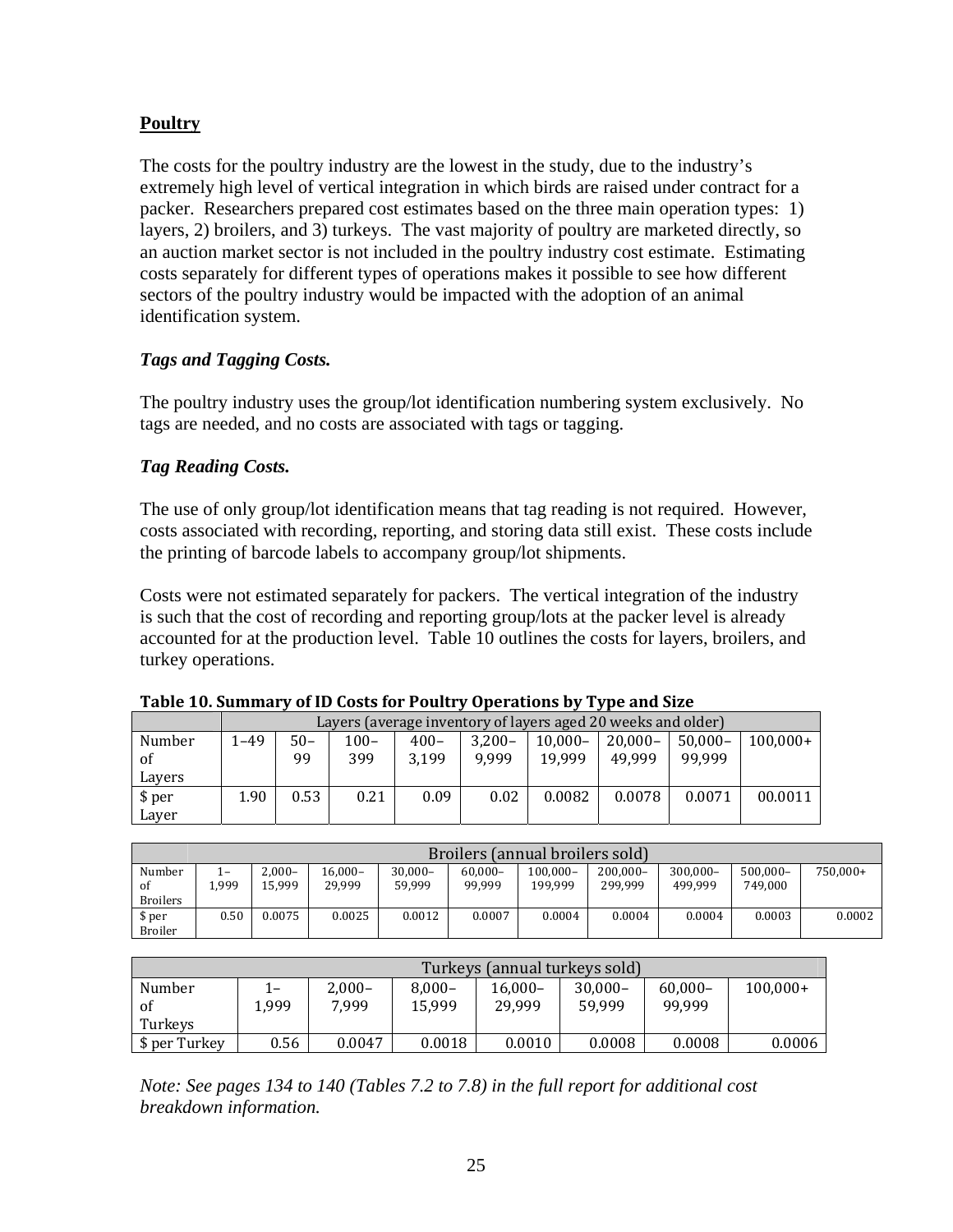#### *Overall Costs of NAIS Adoption: Poultry Industry.*

Due to the industry's high level of integration, the bookend system was not considered for poultry. Table 11 outlines the costs for a full-traceability system.

|                                    | Total       | Percent of Full-          |
|------------------------------------|-------------|---------------------------|
|                                    |             | <b>Traceability Total</b> |
| Tags and Tagging Costs             | N/A         | $0.0\,$                   |
| <b>Reading Costs</b>               | \$8,469,218 | 92.9                      |
| <b>Premises Registration Costs</b> | \$643,638   | 7.1                       |
| <b>Total</b>                       | \$9,112,856 | 100.0                     |

#### **Table 11. Summary of Poultry Industry Cost at 100 Percent Participation**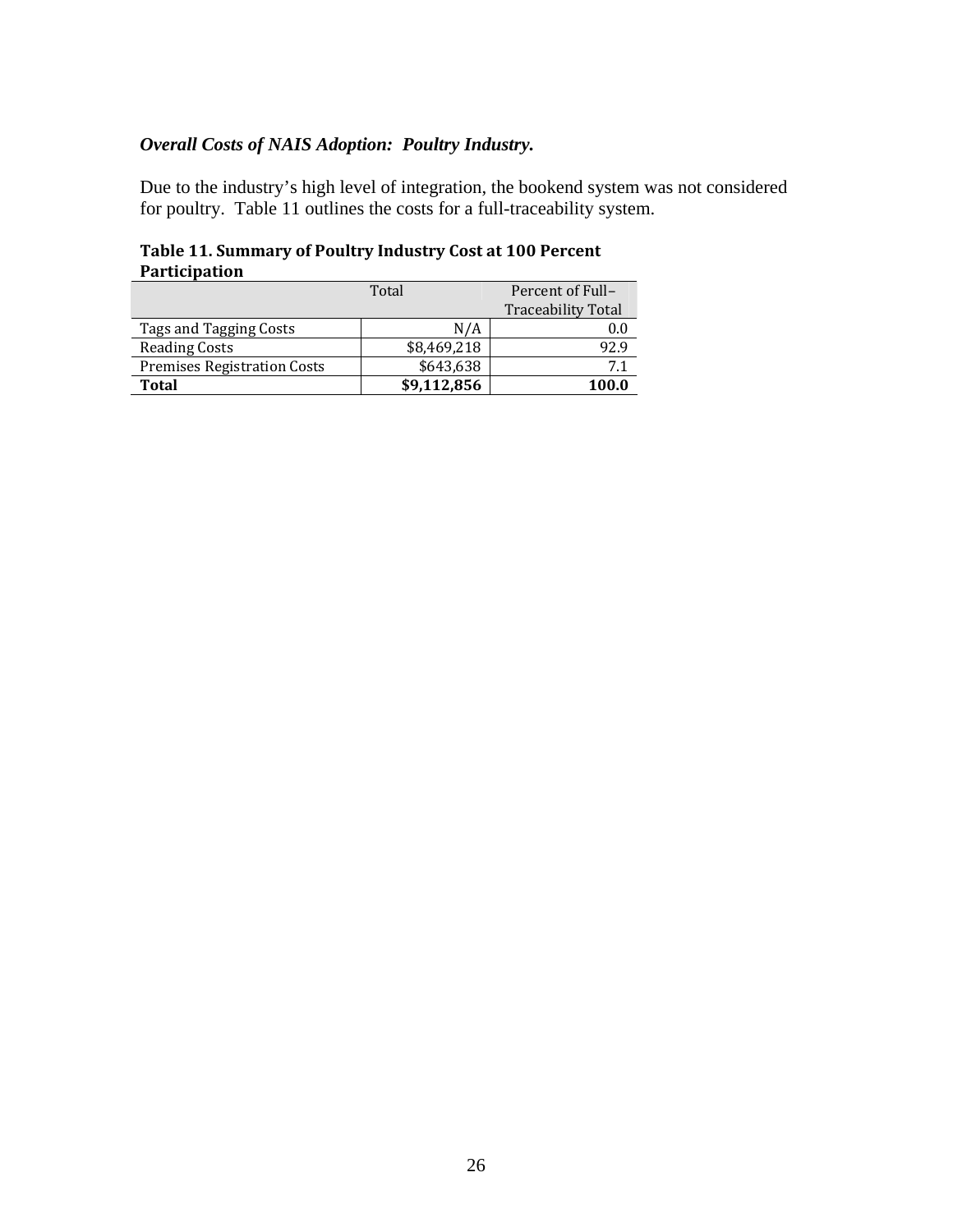## **Summary of the Equine Industry**

The researchers examined the equine industry at great length. However, the lack of reliable, quality data hampered their efforts. For example, data as simple as the number of horses in the United States is unknown. A number of different groups have issued reports estimating this count, and they vary widely. Other missing data include the number of equine events per year and the number of premises that house equines. Therefore, estimates are not as accurate as the ones used for the four food livestock species.

This industry also has very different considerations than the other livestock industries. Horses generally have longer lifespans, higher values, and more frequent movements than any of the other species in the analysis. They are also considered companion animals rather than livestock by many owners.

#### *Equine Industry Benefits.*

The benefits of a national animal identification system to the equine industry exceed but are much harder to quantify than NAIS adoption costs. The researchers indicate that NAIS' major benefit would likely be the ability to maintain export markets. Live equine exports are valued at approximately \$460 million per year (as estimated in 2005). Any disease detection that would disrupt this movement could have a severe financial effect on the industry. The full report discusses 15 categories of benefits to the equine industry on pages 287 to 298. The most notable benefits are summarized below.

**Equine Diseases of Concern**: Numerous diseases of equine are of concern to the horse industry and to other livestock industries. In USDA's "2006 United States Animal Health Report," eight "animal health events" were reported, five of which involved horses but affected multiple species of animals; the other three were equine-specific disease outbreaks. These reports demonstrate that horses and other equine species play an important role in the health status of the livestock sector, and attention to this segment of the industry could help alleviate economic losses and eradicate zoonotic diseases affecting multiple species.

The benefit-cost analysis lists a number of equine diseases of concern, including both zoonotic and equine-specific diseases. Some are obvious problems. Others are less known or currently do not exist in the United States, but they could still have a drastic economic impact if they are not monitored or if an outbreak occurred that was not immediately detected and traced. The list includes the following diseases:

- Anthrax
- Contagious equine metritis
- Equine herpes virus
- Equine infectious anemia (EIA)
- Equine influenza
- Equine piroplasmosis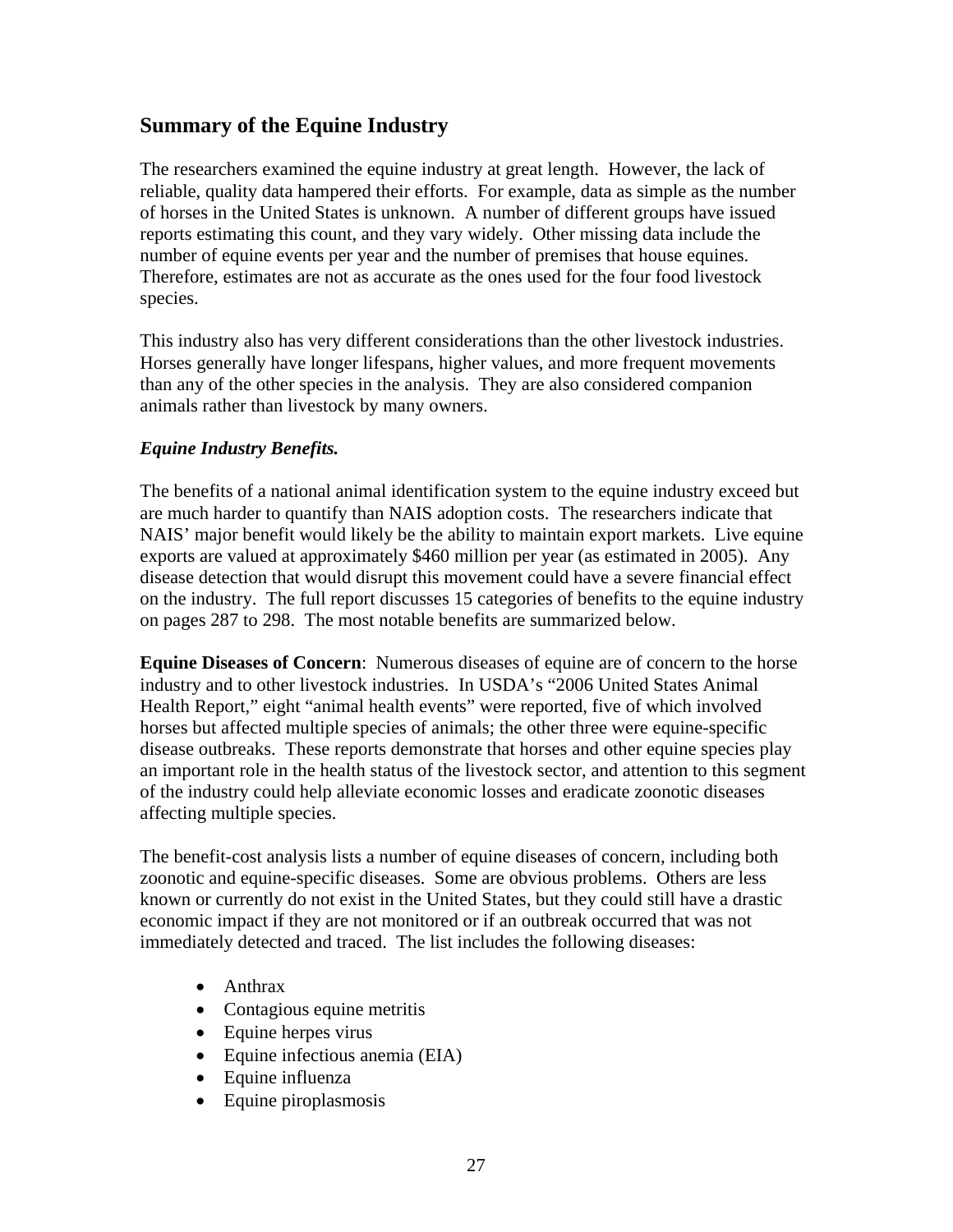- Equine viral arteritis
- Encephalomyelidities
- Glanders
- Hendra virus disease
- Japanese encephalitis
- Leptospirosis
- Strangles
- Venezuelan equine encephalomyelitis
- Vesicular stomatitis

**Premises Registration**: Nationwide equine premises registration has already proven to be beneficial in certain circumstances. For example, Wisconsin animal health officials were able to use their premises registration database to send out mailings with West Nile virus information during the season when outbreaks commonly occur.

**Official, Complete, Ideal Traceback System**: During equine industry meetings, the most noted benefit of having an equine identification system was the availability of an official, complete, ideal traceback system. Simply having the ability to identify and trace horses provides many benefits, particularly with regard to disease containment, tracking, and possibly eradication.

**Maintaining Equine Commerce and Movements**: A proper traceback system that could identify where a sick animal had been and the horses it had commingled with could benefit the equine community by decreasing the size and number of quarantined areas during a disease outbreak. Such a system could also facilitate equine commerce by reducing the number and duration of trade interruptions.

**Disaster Relief and Recovery**: In recent years, Hurricanes Andrew, Katrina, and Ike demonstrated to the equine industry the value of having an animal identification system—or the problems caused by the lack of one in the case of Hurricane Andrew. In the wake of Hurricane Andrew, it took many weeks for owners to find their horses, if they ever did. On the other hand, Hurricane Katrina was evidence of how beneficial unique identification can be. Due to Louisiana's 1994 EIA testing law requiring unique identification, nearly all horses were identified. As a result, their owners were located and contacted in a timely manner during the relief efforts. Virtually all horses were returned to their owners following Hurricane Katrina, which was not the case with many other livestock species in this and other disasters.

**Show Check-In and Management**: Having individual animal identification at horse shows could aid in the check-in process, improving the speed of health checks and verifying that every animal entering the show grounds has a current Coggins test and health certificate. Using microchips—and possibly electronic certificates of veterinary inspection and Coggins tests—would reduce check-in time compared to the current paper-based process.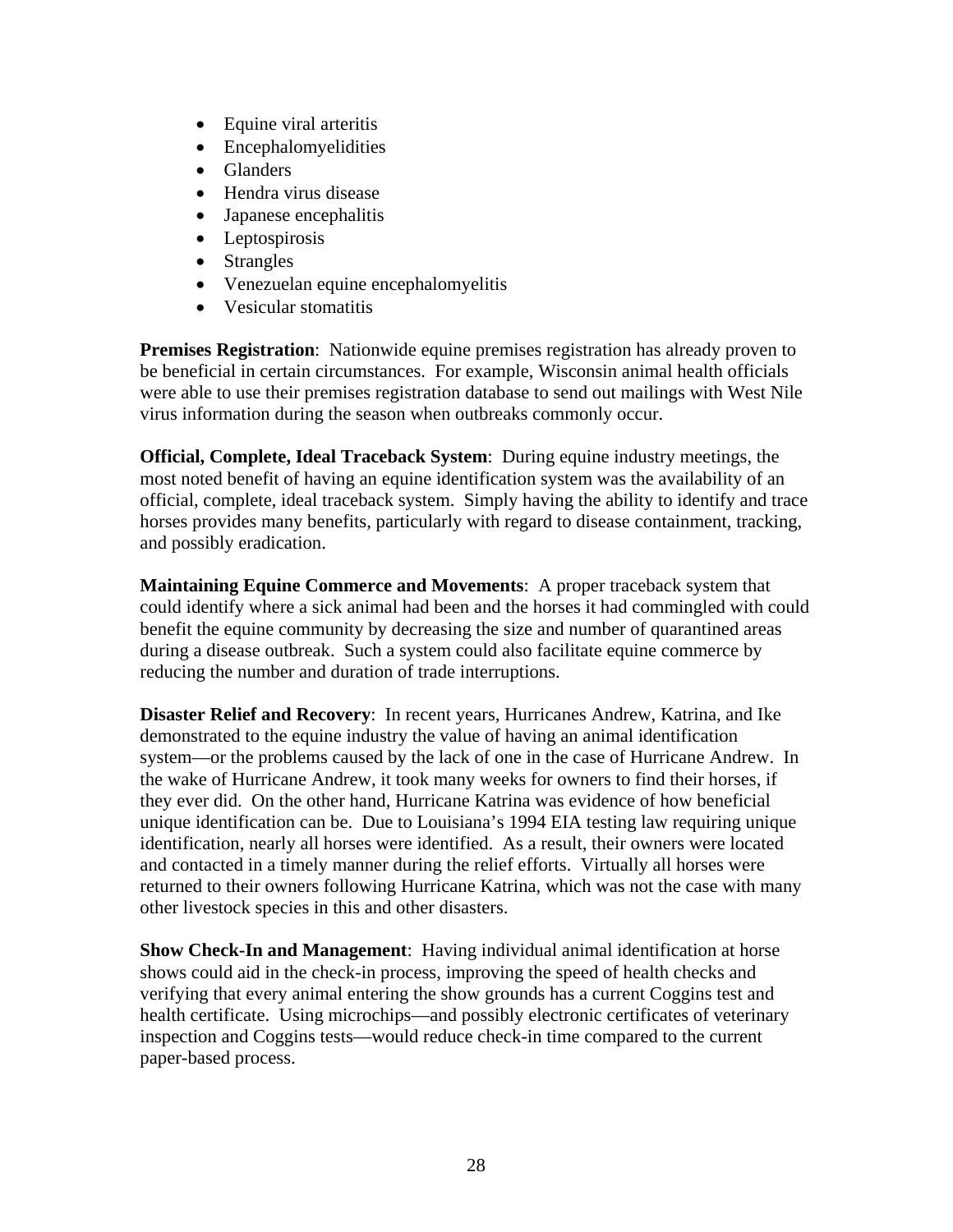**Racetrack Management and Racetrack Check-In**: There are numerous benefits of microchips that are specific to the racehorse industry. In the current system, each racehorse is identified by an individual code tattooed inside its lip. Quite often, the lip tattoo is used to verify animal identity when horses are checked in and out of racetracks, checked in for races, or checked in for various other procedures such as veterinary examinations or breeding. Microchips would greatly simplify these processes. If microchips were implemented on a mandatory basis, this form of identification has the potential to replace lip tattoos in the check-in process, preventing possible disease spread caused by touching the lips of multiple horses to check tattoos; avoiding the need for gloves to guard against the spread of disease; speeding the process by using a quick wand scan instead of physically touching the horse; and avoiding the potential for the horse to object to its lip being flipped, which could result in injury to the horse or its handlers.

**The EU and other Nations Requiring Microchips**: The EU has adopted a program to give every equine a Unique Equine Life Number, which is a 15-character code. The first three digits represent the country, the second three represent the breed of the horse, and the final nine are random numbers to identify the individual horse. At least 12 European countries, as well as Australia, New Zealand, and many South American countries, already have microchipping regulations for the equine species. Many of these regulations are specific to the racehorse industry or to horse movement. However, some countries require all horses to be microchipped, and others require certain breeds to be microchipped with the data entered into registries or studbooks.

#### *Equine Industry Cost.*

Due to the data limitations, the researchers used a slightly different approach to the cost analysis for the equine species than for the other species. They typically used the median value from the data that they were able to collect through published reports, surveys, and other sources.

The costs of NAIS adoption in the equine industry are quantified for premises registration, animal identification, and animal tracking. In addition to premises registration, the costs considered include the RFID microchip, veterinary services to insert the microchip, universal readers, database costs, and training and labor costs for each step. Because of the lack of data for the equine species, some estimates used in the study are based on numbers obtained from studies on other livestock species. Other estimates come from producers.

Premises registration costs were based on the annualized cost of \$4.64 per premises, which was used for the other species, and an estimate that 579,975 premises need to be registered. The resulting estimate for the annual cost of premises registration in the equine industry is \$2.7 million dollars.

Total costs for animal identification include estimates for the microchip, veterinary charge for the chip insertion, and cost of veterinary travel. The costs are based on an estimate of 5.8 million equids in the United States, as listed in USDA's 2008 publication